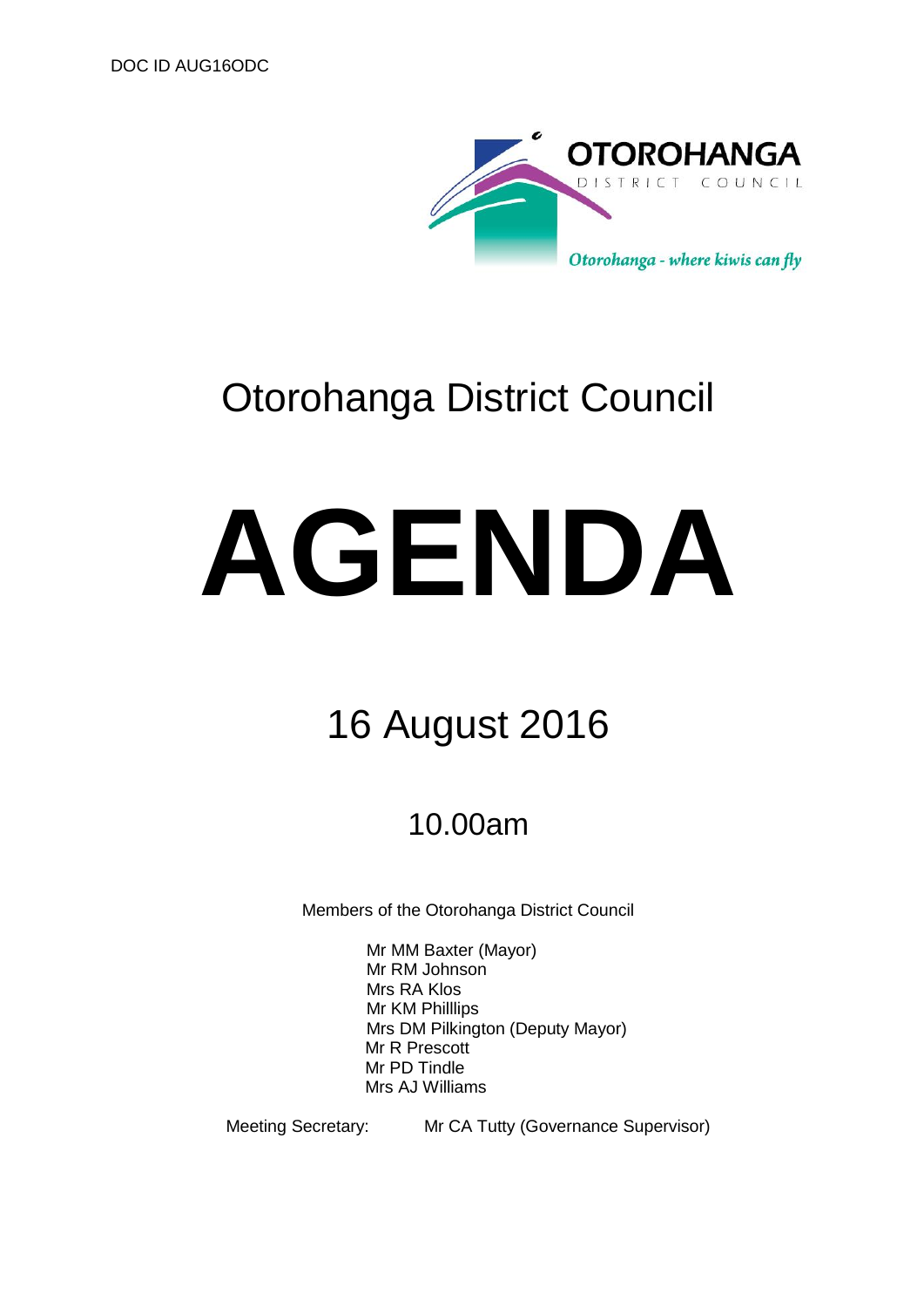## **OTOROHANGA DISTRICT COUNCIL**

16 August 2016

Notice is hereby given that an Ordinarymeeting of the Otorohanga District Council will be held in the Council Chambers, Maniapoto Street, Otorohanga on 16 August 2016 commencing at 10am.

8 August 2016

#### **DC Clibbery CHIEF EXECUTIVE**

## **AGENDA**

## **ORDER OF BUSINESS:**

| <b>ITEM</b>           | <b>PRECIS</b>                                                                                      | <b>PAGE</b> |
|-----------------------|----------------------------------------------------------------------------------------------------|-------------|
| <b>PRESENT</b>        |                                                                                                    | 1           |
| IN ATTENDANCE         |                                                                                                    |             |
| <b>APOLOGIES</b>      |                                                                                                    |             |
| <b>OPENING PRAYER</b> |                                                                                                    |             |
|                       | <b>ITEMS TO BE CONSIDERED IN GENERAL BUSINESS</b>                                                  | 1           |
|                       | CONFIRMATION OF MINUTES - 19 JULY 2016                                                             | 1           |
|                       | DECLARATION OF INTEREST                                                                            | 1           |
| <b>REPORTS</b>        |                                                                                                    |             |
| <b>ITEM 328</b>       | ROUTINE ENGINEERING REPORTS                                                                        | 1           |
| <b>ITEM 329</b>       | APPLICATION FOR TEMPORARY ROAD CLOSURE - HAMILTON CAR<br>CLUB - CLUBMAN RALLY                      | 8           |
| <b>ITEM 330</b>       | <b>HEALTH &amp; SAFETY REPORT</b>                                                                  | 10          |
| <b>ITEM 331</b>       | REVIEW OF GAMBLING VENUE POLICIES                                                                  | 13          |
| <b>ITEM 332</b>       | MINUTES OF RAUKAWA CHARATABLE TRUST AND THE JOIN<br>MANAGEMENT AGREEMENT COUNCILS GOVERNANCE FORUM | 18          |
| <b>ITEM 333</b>       | ODC MATTERS REFERRED FROM 19 JULY 2016                                                             | 25          |
| <b>GENERAL</b>        |                                                                                                    | 25          |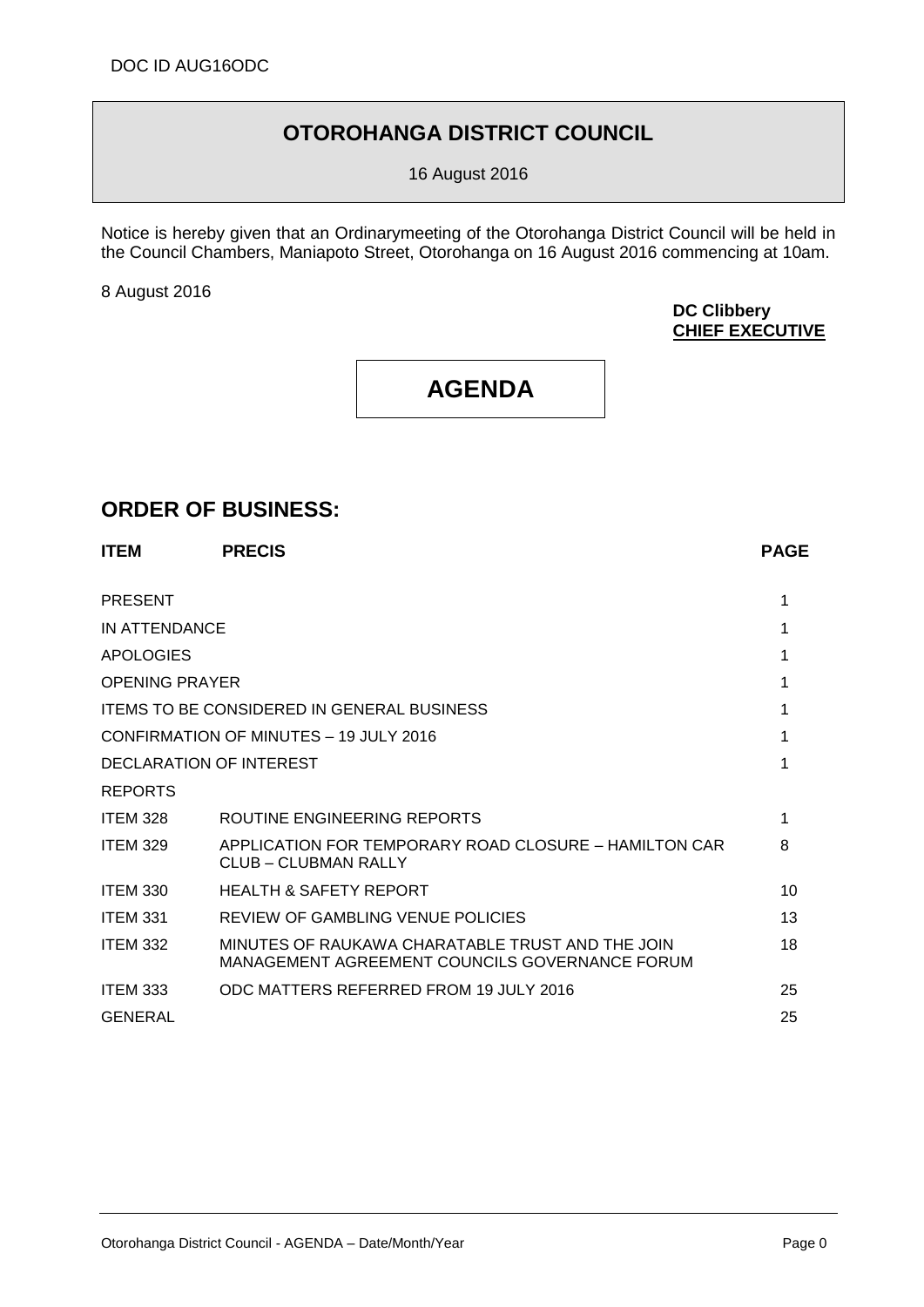#### **PRESENT**

**IN ATTENDANCE**

**APOLOGIES**

**ITEMS TO BE CONSIDERED IN GENERAL BUSINESS**

**DECLARATION OF INTEREST**

**CONFIRMATION OF MINUTES – 19 JULY 2016**

**REPORTS**

| <b>ITEM 328</b> | <b>ROUTINE ENGINEERING REPORT - MAY - JULY 2016</b>                       |
|-----------------|---------------------------------------------------------------------------|
| To:             | His Worship the Mayor & Councillors<br><b>Otorohanga District Council</b> |

**From: Engineering Manager**

**Date: 16 August 2016**

#### **Relevant Community Outcomes**

- The Otorohanga District is a safe place to live
- Ensure services and facilities meet the needs of the Community

#### **Executive Summary**

This is a routine report on engineering matters for the period May to July 2016.

#### **Staff Recommendation**

It is recommended:

That the report be received.

#### **Report Discussion**

#### **ROADING**

#### **Contract 963 – Roads Maintenance (Inframax Construction)**

Considering the fact that we had 140mm of rain during July with the bulk of it in the middle of the month, roads throughout the District are in good condition. We have applied metal on Mangawhio and Carlin Roads to repair soft areas but nothing serious.

Along with the rain we have had several nights of strong winds. This has bought down trees on a few roads, which have all been cleared within a few hours.

Following the last culvert inspection round, crews are currently working through the district clearing inlets and outlets of culverts, along with drains and high shoulders to ensure drainage facilities are working. During these inspections we have identified several Armco culverts that have reached the end of their useful life and also some concrete pipes which over the years have settled and are no longer as effective as they ought to be. Cost estimates will be obtained for the large pipes and Armco culverts prior to replacement priority and scheduling.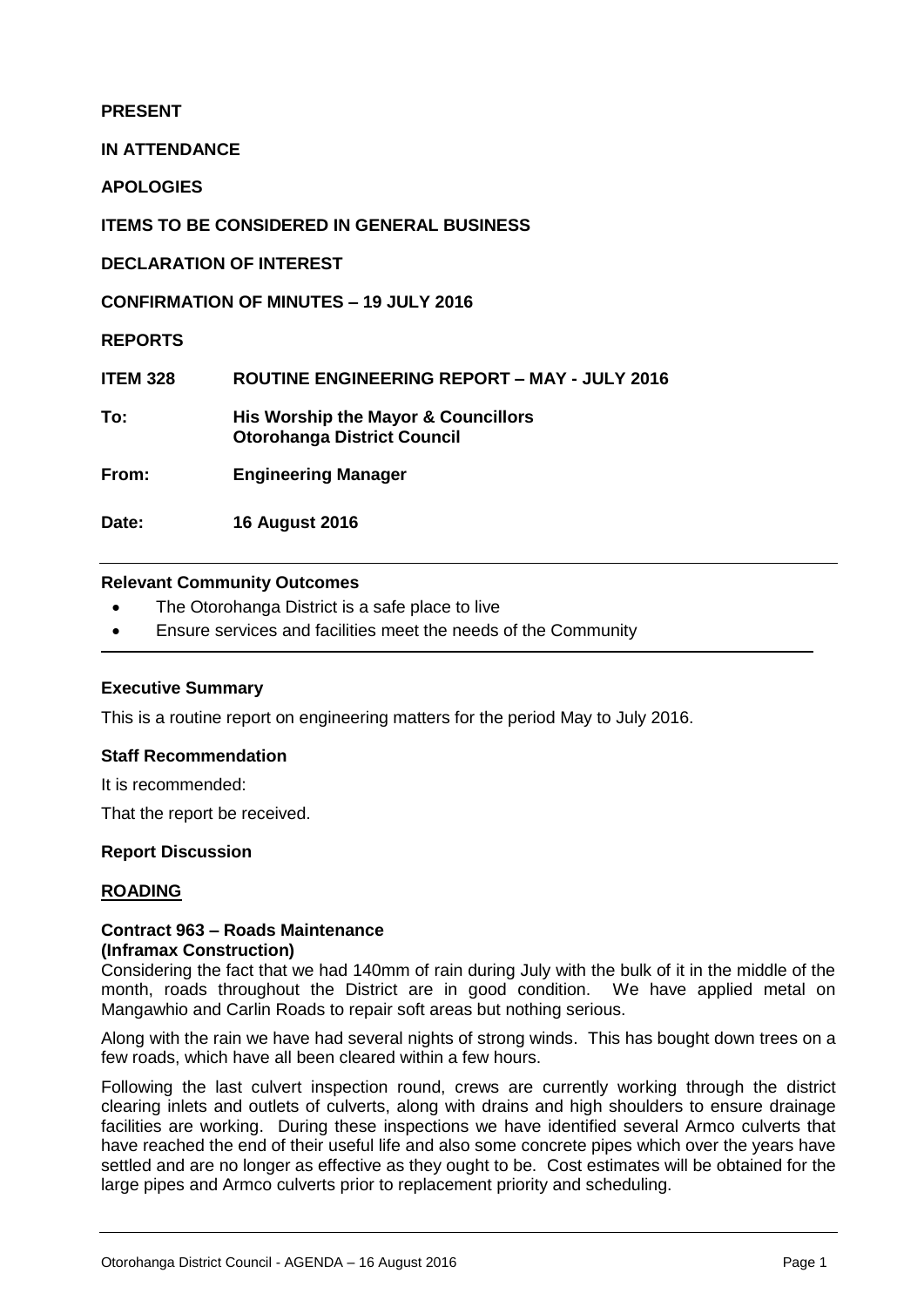High vegetation was also targeted during April to early June, with a district wide tidy up completed. This has improved visibility and safety on all roads with over hanging vegetation being removed. We are currently working through the district removing large trees that are likely to cause problems in the near future - big old Pine trees and Black Wattles on batters and within road reserve. Puketawai, Old Te Kuiti and Waitomo Valley Roads have been completed with further sites on Wharepuhunga, Ngaroma and Waipapa Roads still to be undertaken.

The first of the KOBM trials was undertaken in early July with a section on Waimahora Road, two sections on Owawenga Road and one on Owaikura Road treated. We are monitoring each site on a weekly basis, testing the sites for improved strength, shape, wear and tear. Due to the rainfall we have had, the strength value is still relatively low, but all sites are looking in good shape. A more comprehensive report will be presented once these tests are complete.

Inframax are currently working through a fairly extensive sign replacement programme to replace faded and damaged permanent road signs, as well as keeping up with damaged and vandalised signage.

#### **Contract 977 – Hydroseeding**

#### **(Evergreen Contracting)**

2015/16 sites are in their defects liability phase, with a maintenance fertilizer round due in September.

#### **Contract 980 – Bulk Metalling (2012 – 2015)**

#### **(Inframax Construction)**

All physical works in this Contract where completed on schedule in June 2016.

#### **Contract 981 – Pavement Marking**

#### **(Road Runner Markers)**

Over the past few months we have undertaken minor touch up painting due to the weather and noted safety concerns, which also included some 600 raised pavement markers along a section of Waipapa Road. The main re-mark of the district is scheduled for November/December this year.

#### **Contract 982 – Street Lighting (The Lines Company)**

Contract progressing well with some minor weather related issues. These have been fixed as they occurred.

#### **Contract 1007 – Area Wide Pavement Treatment (Inframax Construction)**

2015/16 sites are still in their defects liability phase. The 2016/17 Rangiatea Road site is currently in design and awaiting test results from Opus Laboratories.

### **Contract 1009 – LED Street Light Upgrade**

#### **(Opus Consultancy)**

The street light design has been completed by Opus and this is currently being reviewed. From this a tender document will be produced and the work is scheduled to go out to tender by early October 2016.

#### **Contract 1013 - Hauturu Road Slip Remediation**

#### **(JRK Drainage & Roading Contractors)**

Due to exceptionally large amounts of rain in May and the difficult nature of the subsoil conditions a portion of the overburden below the retaining wall has again slipped. The wall has been inspected by Ross Roberts the Professional Engineer who designed it and he has confirmed that the wall is stable and operating as designed. There is currently no risk of slips occurring on the upper section behind the retaining wall. Further works are planned in summer to address the current situation as repairs are not possible while the rain continues.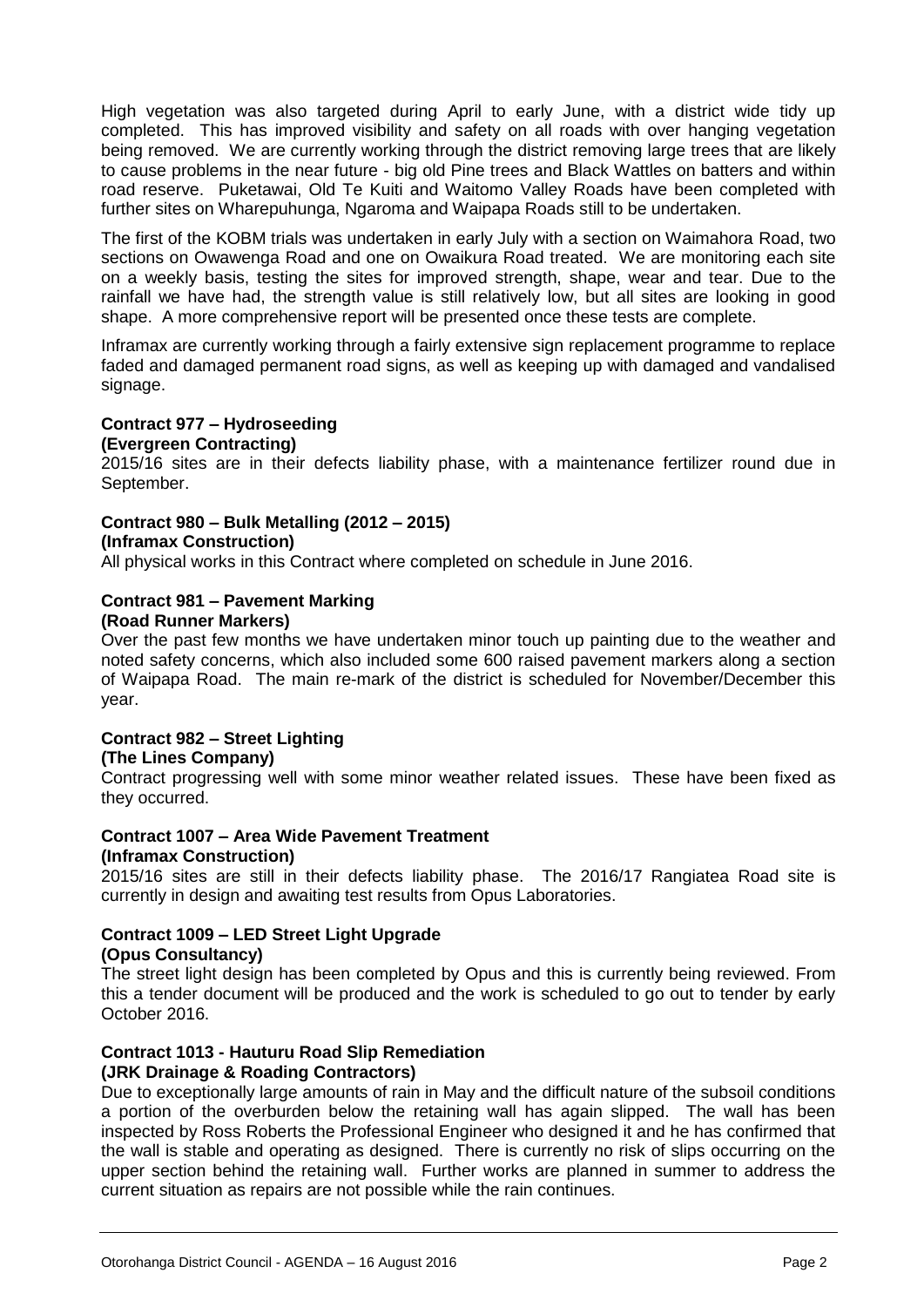## **Contract 1016 – 2<sup>nd</sup> Coat and Reseals**

#### **(Higgins Construction)**

Over the winter one site on Mangati Road had some minor stripping occur, which will be fixed during this year's resealing. As all of this year's pre-reseal repairs were completed last summer, this year's sites are being made available to the Contractor at the beginning of November.

#### **Contract 1020 – Bridge Abutment Repair Works**

#### **(Inframax Construction)**

All physical works on this Contract were completed in June 2016. This contract involved placement of rock and gabion baskets under bridge abutments.

#### **Contract 1027 – Bridge Repair Works (Gray Construction Ltd)**

All physical works on this Contract were completed in June 2016. This Contract involved the replacement of two I beams under Cannon Road Bridge and repairs to all of the I beams under the McCool Bridge on Mangati Road.

Other works in this Contract completed in July were sand blasting and painting of beams from Frosts Pit. These beams are being stored in case of an emergency. They will be transferred from Gray's yard to Progress Drive Depot.

#### **Contract 1028 – Bulk Metalling 2016–2019 (Inframax Construction)**

Work in this Contract began in the second week of July and to-date is progressing well, with Raglan Road being first on the list. All work in this season's schedule is in the coastal area.

#### **PROJECTS AND DESIGN**

#### **C997 – Harbour Road Sealed Smoothing RP 12.4 to 13.32**

This Contract has been abandoned by Strada Corporation Ltd following a managed closure of the Company.

The physical works are on hold at unsealed smoothing stage which will see a favourable result in the summer when the works are completed. The latest inspections show that the pavement is consolidating and holding up well and will not require any additional subgrade stabilising. This section of works is being looked after by Inframax Construction within the road maintenance contract. A 75mm base course layer over what is currently on the road and chip seal surfacing is being packaged within the Area Wide Pavement Treatment for completion this construction season.

#### **C1002 – Ouruwhero Road Sealed Smoothing RP 4.46 to 6.21 (Inframax Construction)**

This Contract is completed except for some minor areas of storm damage to tidy up. These works will be completed once weather conditions allow the construction plant back on site.

Pinnacles Civil Engineers from Paeroa have been engaged to undertake a post construction safety audit of the site to satisfy the requirements of NZTA and to ensure our design procedures are robust.

#### **C1010 – Ouruwhero Road Sealed Smoothing RP 7.88 to 9.68**

This design is ready to tender once consultation has been completed and estimate approved.

Pinnacles Civil Engineers from Paeroa have been engaged to undertake a pre-construction audit of the site to satisfy the requirements of NZTA and to ensure our design procedures are robust.

#### **C1011 – Ouruwhero Pokuru Intersection Improvements (Inframax Construction)**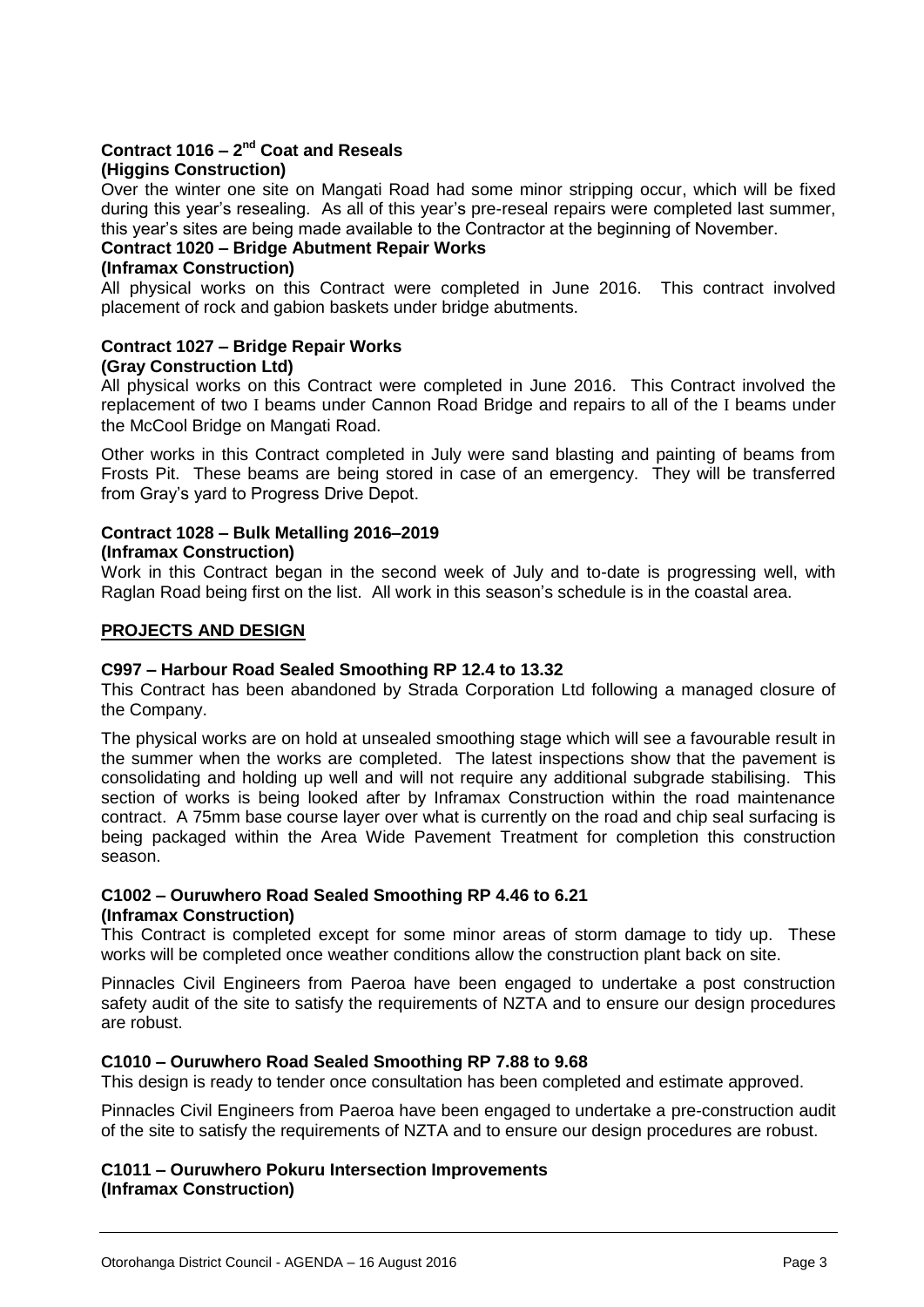Inframax Construction have completed all their requirements under this contract and have been released. It is planned to re-seal this area of work as part of the summer re-seal works.

#### **C1007 – Area Wide Pavement Treatment**

This design for Rangiatea Road is close to completion and it is intended to extend the Contract with Inframax for another year under clause 10 of the Special Conditions of Contract. This is subject to the approval of the Contractor, which has been requested and will ensure that the current competitive tender rates would apply to this Contract.

#### **WATER AND COMMUNITY SERVICES**

#### **Kawhia Community Water Supply**

A new self-bunded tank for Poly Aluminum Chloride (PAC) has been certified, approved by IXOM and operational as of 29 July 2016.

During the 2016/17 financial year services must build a secure ladder and gantry to protect operators working on the top of the clarifier as part of the ongoing health and safety upgrades.

#### Ministry Health Compliance

In accordance with Drinking Water Standards New Zealand 2005 (Revised 2008) section 5.2 Cumulative log credit approach 5.2.1.1. Services Manager launched the 5 yearly Catchment Risk Categorisation Survey Result Form/report to the Waikato District Health Board.

In response, Matt Molloy, Drinking Water Advisor for the Waikato District Health Board, described the Ahurei Street Spring as *"Water from the forest, bush, scrub or tussock catchment with no agricultural activity"* and in doing so allocated the Kawhia water treatment plant a Log 3 credit.

#### **Arohena Rural Water Supply**

Huirimu

In the process of replacing the sand media for the sand filter.

#### Kahorekau

The new reservoir upgrade has been delayed due to building consent requirements around the legal right to build the reservoir on the farmer's land. LINZ had previously failed to re-register the compensation certificate on the title. The mistake has been acknowledge by LINZ but despite a concerted effort by Council's accredited LINZ representatives Cunrow Tizard, this has still not been resolved. The design has been generated in house and both the slab and tank design have been completed and are awaiting building consent approval before going out to tender.

As part of the upgrade the telemetric system sourced from when Huirimu was upgraded will retrofitted.

#### Taupaki

As a result of discussions between Roger Brady, Engineering Manager and the Arohena Rural Water Supply Committee, the decision has been made to chlorinate the Taupaki water supply. Following on Services have secured a quotation for the chlorination from ChemFeed with the work to be undertaken as soon as ChemFeed can programme it.

Supply of potable water during the year to date is consistent from Huirimu and Kahorekau, while stock feed water delivery from Taupaki to date is stable.

There are no known significant issues with any of the piped reticulation network to date.

#### Resource Consents

As mentioned in previous reports, Kessels Ecology had completed an ecological report for the three water take sites. This has been forwarded onto Waikato Regional Council in support of Council's resource consent application for renewal. The reports sampling regime did not identify any adverse effects from the water take activities. Furthermore the Kessels Ecologists made two minor operational recommendations.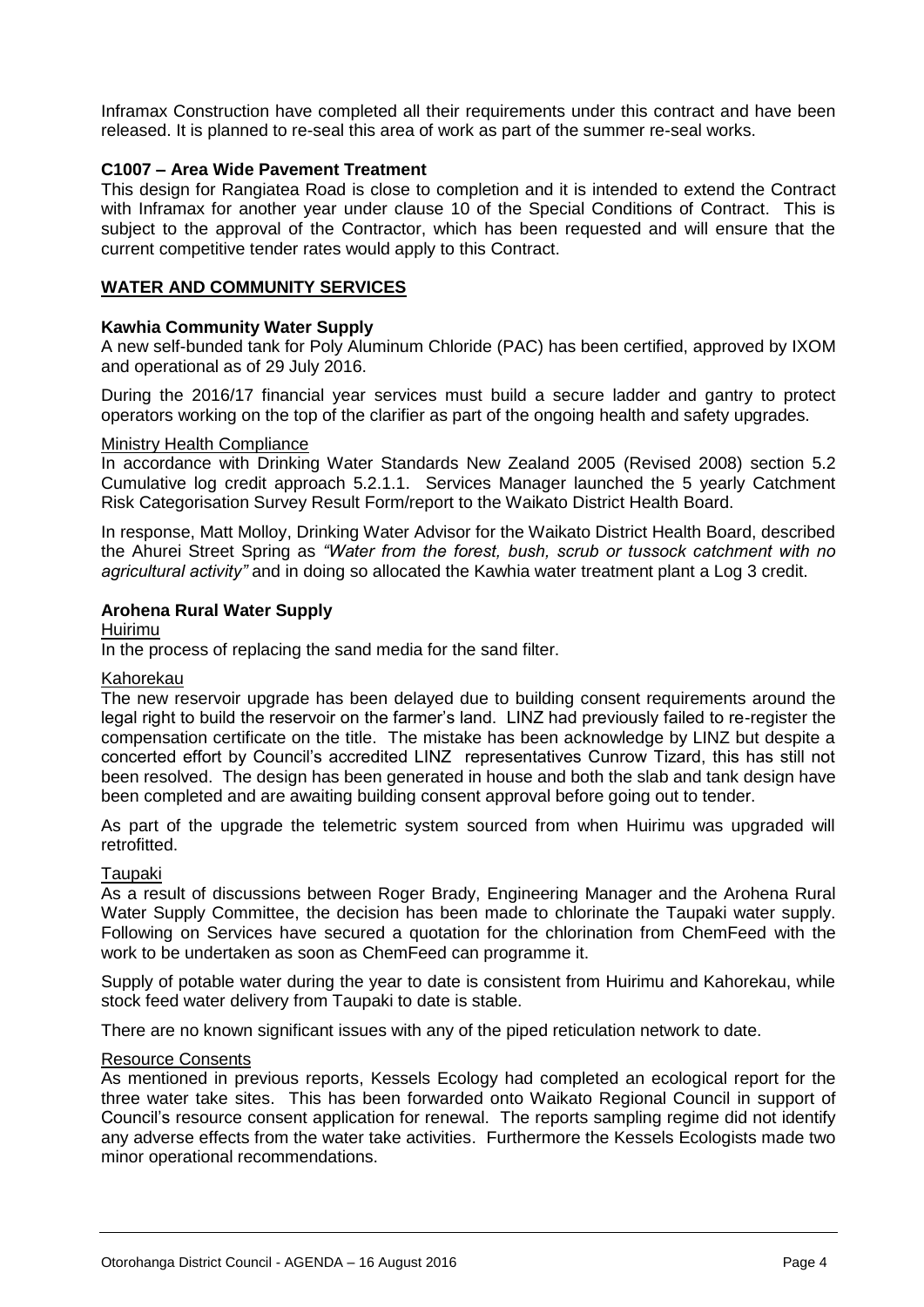One of the recommendations is the commissioning of an Ecological Management and Restoration Plan for the Arohena Water Supply. The report will comprise of weed control and a riparian planting regime. It is anticipated Waikato Regional Council will require some form of mitigation for the Huirimu water take site as both Kessels and the Waikato Regional Council Ecologists describe the Huirimu downstream (approximately 100m in length by 10m either side of the stream) site as a *"Highly modified and degraded riparian zone".*

The cost of the Ecological Management and Restoration Plan will be about \$2,500 plus operational costs, plant, site clearing, labour and ongoing maintenance.

Draft resource consent conditions have been received and it is hoped that the final approval from WRC is granted within the next six to eight weeks.

#### Ministry of Health Legislation on Water Quality

Services Staff are sourcing quotes for the installation of inline UV treatment filters to be installed at the customer receiving points to achieve the Ministry of Health Log 4 requirement. Currently the Arohena scheme accomplishes a Log 2. Water Services are currently trialling a UV filtration unit in one of the dwellings at the Arohena scheme.

#### Budget/Actuals

In summary the overall budget for the Arohena Scheme is on track.

#### **Ranginui Rural Water Supply**

No capital works to report for this period.

The conversion of the scheme to a stock water only supply required a formal closure as a drinking water supply.

Council has initiated the formal process towards scheme closure, which included a recent referendum of ratepayers of properties serviced by the scheme. The referendum question was: "*Do you want the Ranginui Water Treatment Plant and Scheme to be closed as a drinking water supply?".* Of the nine votes received eight voters supported the proposed closing of the Ranginui drinking water supply opting for stock feed only supply, which means that the process can now continue.

Ranginui Station, which takes the majority of the water from this scheme, has recently changed hands and the new owner's representative has given their support to the agreed course of action and anticipate it will take around four months to install the filters and UV units required to provide drinking water to the residences on the station.

#### Budget/Actuals

The budget for the 2016/17 year was based on a stock water only scheme so actual costs will exceed those budgeted. However, every effort will be made to keep this to a minimum and the scheme is currently operating smoothly.

#### **Tihiroa Rural Water Supply**

No capital works were completed in this reporting period as per directive from the Committee.

Daily operational maintenance ongoing and undertaken in conjunction with reactive repair works have meant that the plant has been running smoothly.

#### Budget/Actuals

A summary review of the ledger for this end of the financial year does not reveal any areas of concern.

#### **Otorohanga/Waipa Water Supply/Plant**

C1021 – Otorohanga Water Meter Installation after practical completion is a third of the way through the maintenance period.

Originally it was believed that an additional reservoir for Otorohanga could be placed at Thompson Avenue. Preliminary investigations reveal complexities that make this site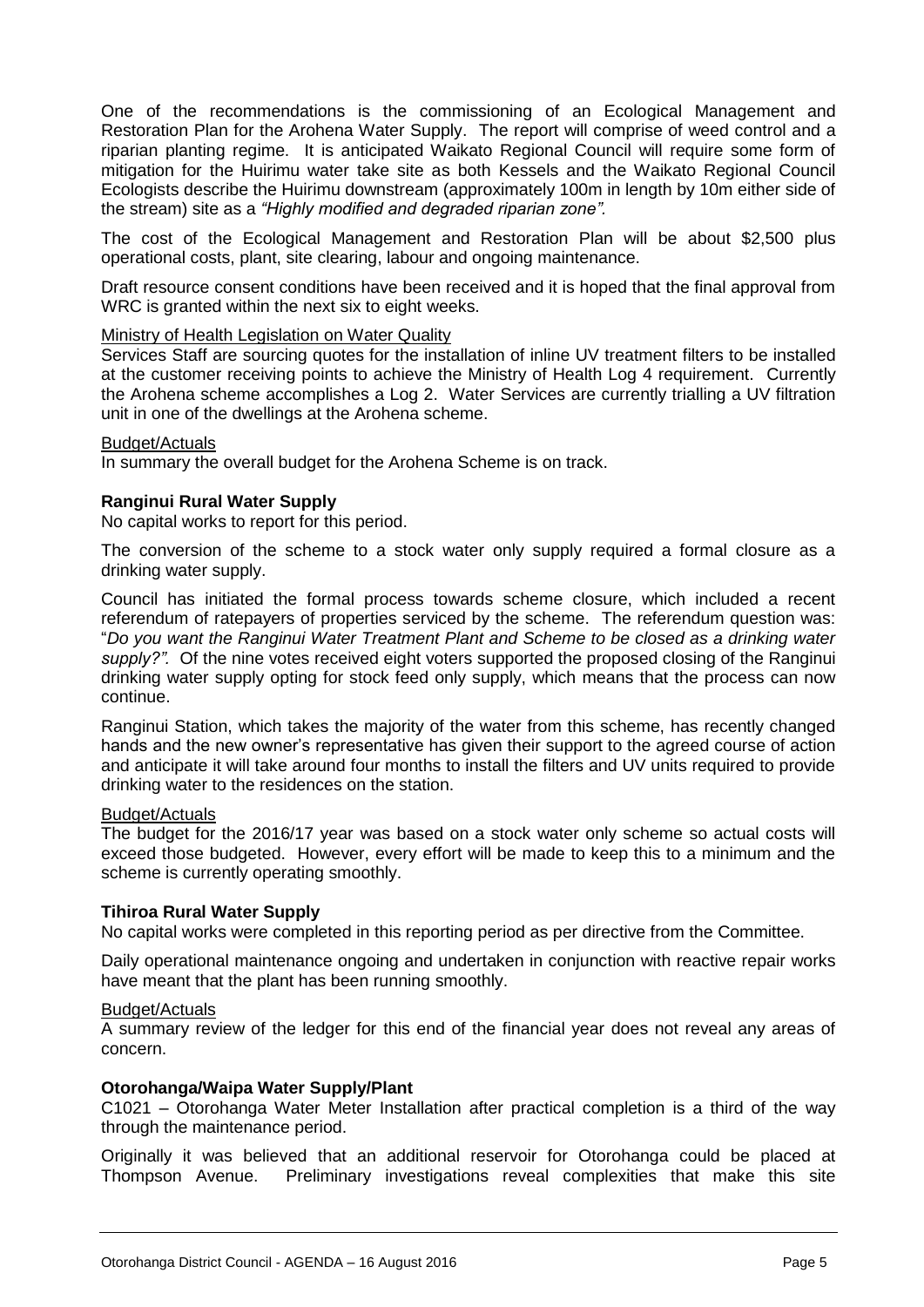questionable. Mountain View Road on the other hand appears to present a more viable option. These options are being investigated further.

#### **Water Take Consent Fees - Waikato Regional Council Decision**

In March, as part of consultation on our 2016/17 Annual Plan, the Waikato Regional Council wrote to parties with water take consents asking for feedback on a proposed change to the way they charge for the state of the environment monitoring they undertake.

After considering information from staff and submitters, as well as an independent expert, the Waikato Regional Council voted unanimously in favour of the preferred option presented in the consultation information. This maintains the basis of setting charges on the volume of water allocated per day in each consent, but with the addition of a minimum fixed fee of \$65. As a result of this a small saving to Council is likely.

#### **Otorohanga Sewerage Treatment**

#### Capital Works

Staff are in the process of replacing the step screen and screw press system for incoming sewer water.

The wetlands project from 2015/16 is in maintenance mode (which should be ongoing), with the inclusion of Tidy Gardens staff who (frequency yet to be confirmed) will visit the wetland once a month, initially to 'weed' the wetland of weeds (Kerry Murphy still sprays access Roads and areas within the Facility), and also Tidy Gardens will net the duck weed from three areas within the facility

#### Budget/Actuals

Over all the account is on track.

#### **Otorohanga Community Stormwater Drainage/Flood Protection**

Russell Powell, Waikato Regional Council advises that the annual structural audit of the three Otorohanga flood stations will cease and in its place will be annual on-site health and safety assessments. As such the inaugural annual on-site health and safety assessment was on the 10 July 2016.

The Waikato Regional Council while overseeing all future annual onsite health and safety assessments, have commissioned Nigel Mather from 4Sight Consultants to carryout annual onsite health and safety assessments.

A report has been received advising tasks to be undertaken at each of the flood station sites to address the following observations/risks - signage, slips, trips and falls, working at height, hazard ID and building safety.

Currently the Services Manager is compiling a project management plan to deploy Council resources to address the risks identified above. Costs for this work will be included in the Service Level Agreement with the Waikato Regional Council.

No Capital Works has been undertaken for the quarter gone.

#### Budgets/Actuals

Over all the account is still on track.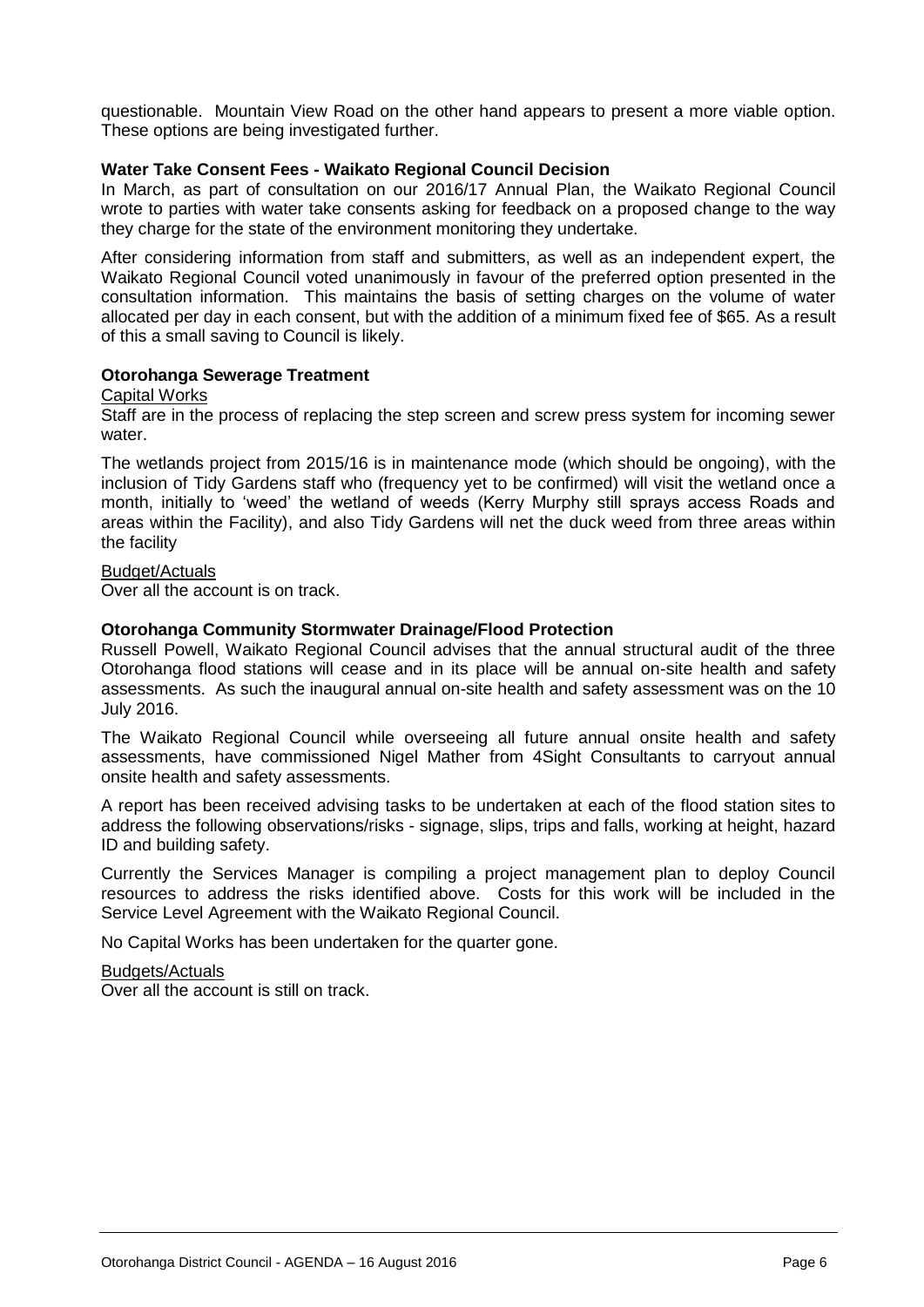#### **OTOROHANGA COMMUNITY PARKS & RESERVES**

#### **Parks and Reserves**

Maintenance works throughout winter have been completed as required and the parks are in good condition for this time of year.

#### **Lake Huiputea Wetlands**

The works associated with this project is ongoing and will carry over into 2016/17 for final completion. The Memorandum of Understanding is now in place with the Maori Trust associated with the Huiputea Tree.

#### **Otorohanga Swimming Pool/Gym**

New heat exchanger on order \$2,635.00 plus installation.

#### **Kawhia Cemetery**

46 Grisillenia plants planted to screen off the recycling centre

#### **Aotea Sewall**

Maintenance was undertaken to the eastern-most end of the seawall, which was in poor repair as a result of ongoing erosion/movement of the sand under the base on the wall. Work consisted of lifting and restacking approximately 50m of the seawall. Estimated cost of this is \$4,500.

Business as usual has continued over the last three months for the balance of areas falling under the community facilities team and budgets remain on track throughout the department.

Roger Brady **ENGINEERING MANAGER**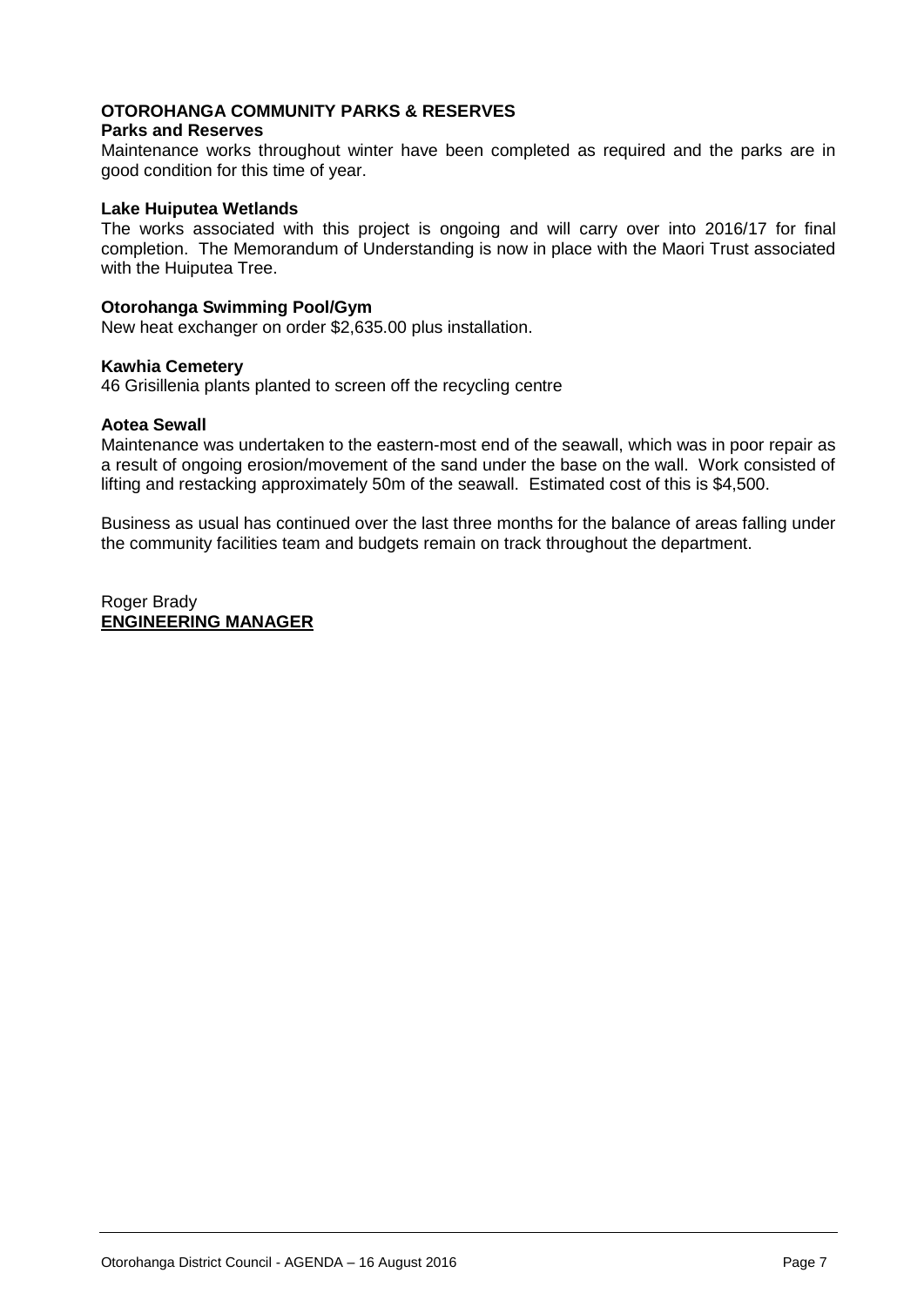#### **ITEM 329 APPLICATION FOR TEMPORARY ROAD CLOSURE – HAMILTON CAR CLUB – CLUBMANS RALLY**

**To: His Worship the Mayor and Councillors Otorohanga District Council**

**From: Engineers Representative**

**Date: 16 August 2016**

#### **Relevant Community Outcomes**

- Provide for the unique history and culture of the District
- Promote the local economy and opportunities for sustainable economic development

\_\_\_\_\_\_\_\_\_\_\_\_\_\_\_\_\_\_\_\_\_\_\_\_\_\_\_\_\_\_\_\_\_\_\_\_\_\_\_\_\_\_\_\_\_\_\_\_\_\_\_\_\_\_\_\_\_\_\_\_\_\_\_\_\_\_\_\_\_\_\_\_\_\_\_\_\_

- Foster an involved and engaged Community
- Recognise the importance of the Districts rural character

#### \_ **Executive Summary**

An application has been received from the Hamilton Car Club for the following road closure within the Otorohanga District, to enable the said club to hold the Clubmans Rally.

#### **Staff Recommendation**

It is recommended that the application for temporary road closure of sections of Kaimango and Hauturu Roads on Saturday, 1 October 2016; be granted with the following conditions imposed:

Details of Closure: **KAIMANGO ROAD** – From number 42 Kaimango Road to its intersection with Hauturu Road.

> **HAUTURU ROAD –** From its intersection with Kaimango Road to the district boundary.

**Period of Proposed Closure**: 10:30am to 15:30pm

- 1. Emergency services have complete rite of passage during closure.
- 2. Hamilton Car Club is to pay an application fee of \$400.00 towards the administration of the road closure to Otorohanga District Council.
- 3. Hamilton Car Club is to pay for all advertising costs to the appropriate newspapers. Public notice advertisements are to be published in the Waitomo News.
- 4. Hamilton Car Club is responsible for obtaining public liability insurance (and paying the cost thereof) to a minimum value of \$2,000,000. This is required to indemnify Council against any damage to the property or persons as a result of rally activities during the road closure period.
- 5. Hamilton Car Club is to comply with the objection provisions contained in the Transport (Vehicular Traffic Road Closure) Regulations 1965.
- 6. Hamilton Car Club is to liaise, and provide evidence of liaison with all operators, businesses and residents that may be affected by the road closures.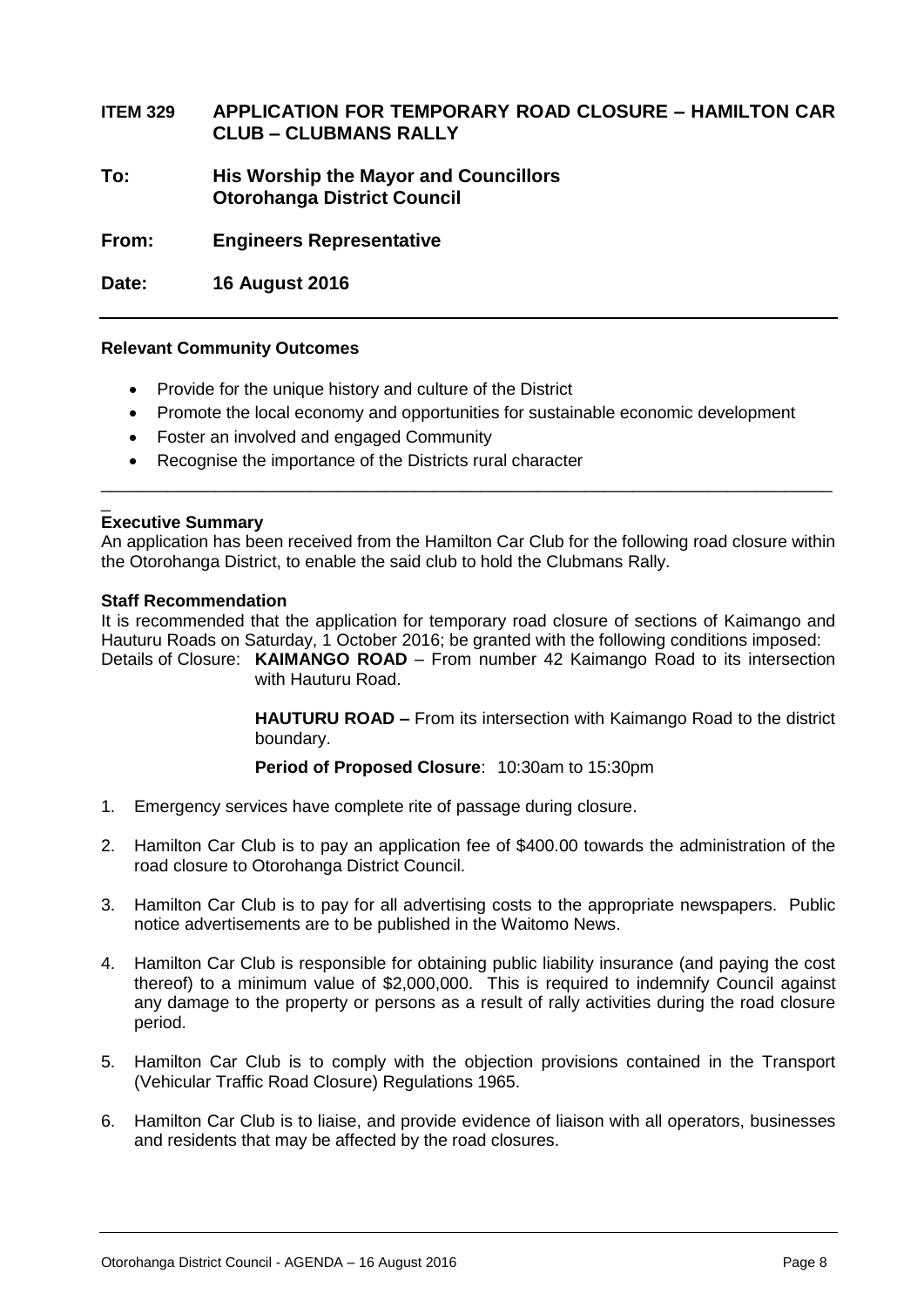- 7. Hamilton Car Club is to consult with all residents of all properties on the roads intending to be closed and also the residents on roads connecting with roads intending to be closed, including any, no exit roads. Two notifications via mail drop to residents are to be carried out. All initial notification mail drops to residents are to be approved by Council staff before distribution commences. The subsequent notification is to be completed no later than ten full days before the proposed closures.
- 8. Hamilton Car Club is solely responsible for signposting and policing of roads to be closed, to ensure that only vehicles connected with the event have access to the road closure areas. This includes arranging the delivery, erection and staffing of all road closure barriers and the removal thereof after closures. All gates and entranceways are to be taped and to ensure its removal thereafter.
- 9. Signs advising of the road closures are to be erected at the start and end of the closed portions of the roads and on each intersecting road two weeks prior to the road closure. All signs are to be removed immediately after the closure. A Hamilton Car Club representative is to meet with Council Engineering staff regarding the required signs format, size, location and quantity of signs for approval before they are manufactured and erected.

#### **Report Discussion**

Hamilton Car Club has applied for this road closure pursuant to the Tenth Schedule of the Local Government Act 1974.

They are prepared to comply with the objection provisions contained in the Transport (Vehicular Traffic Road Closure) Regulations 1965. Hamilton Car Club, are in the process of obtaining consents from residents of the affected areas, indicating agreement for the road closures. They have also conducted an initial letter drop and will carry out a reminder mail drop no later than ten full days before the proposed closure.

In keeping with the need to ensure the continued fostering of congenial relationships with immediate community members, Hamilton Car Club have liaised with Ngutunui and Hauturu Schools and come to reciprocal agreements of service and donation with mutually rewarding outcomes.

#### **Marion Fleming ENGINEERS REPRESENTATIVE TRAFFIC MANAGEMENT COORDINATOR**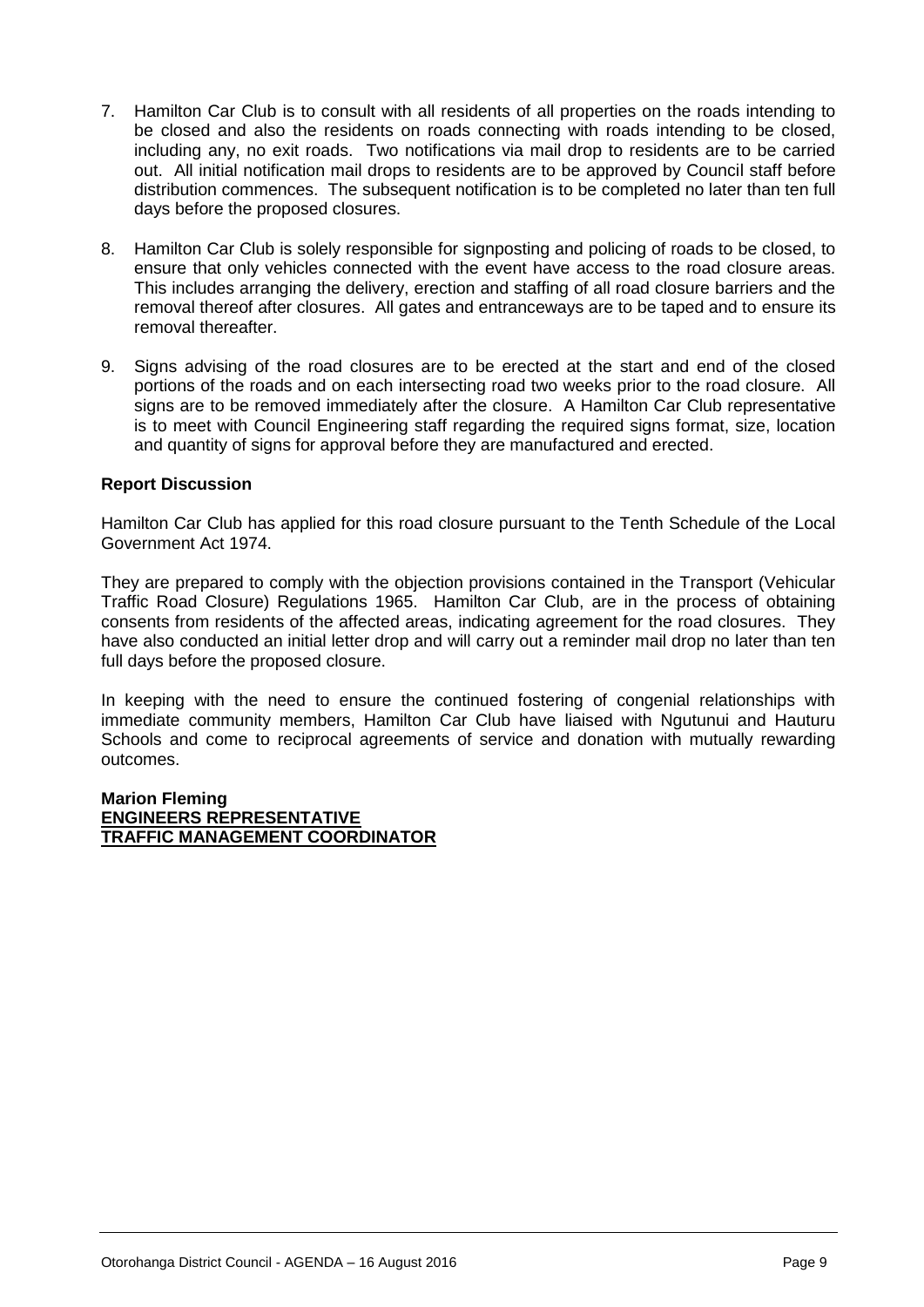**ITEM 330 HEALTH & SAFETY REPORT – FEBRUARY – JULY 2016**

**To: His Worship the Mayor & Councillors Otorohanga District Council**

**From: Health & Safety Advisor**

**Date: 16 August 2016**

#### **Relevant Community Outcomes**

- The Otorohanga District is a safe place to live
- Ensure services and facilities meet the needs of the Community

#### **Executive Summary**

To advise Councillors of Council's processes, status and recent actions in relation to issues of health and safety.

#### **Staff Recommendation**

It is recommended:

That the report be received.

#### **Report Discussion**

#### **Regulations**

Council has completed all the requirements to Council's water treatment plants, requested by WorkSafe NZ.

To meet ongoing WorkSafe compliance requirements a small self-bunding Poly Aluminium Chloride (PAC) tank has been installed at the Kawhia Water Treatment Plant.

WorkSafe NZ recently released a *Good Practice Guideline for Excavation Safety*. This document has been widely distributed amongst Council departments.

The government have brought forward the date that local government workers will be subject to the workforce screening and vetting requirements introduced by the Vulnerable Children Act 2014*. Safer recruitment Safer children guidelines* have been produced. This process initially affects newly appointed staff at the library and swimming pools, with effect from 1 September 2017. For workers currently employed, 1 September 2020 in the phase in date.

#### Auditing

Council staff continue to audit contractors and internal events to ensure safety compliance.

WRC engaged 4Sight Consulting to undertake audits on three Otorohanga stormwater pump stations (Huiputea, Mair, Otewa). Staff are currently assessing the audit, and prioritising and budgeting the work required.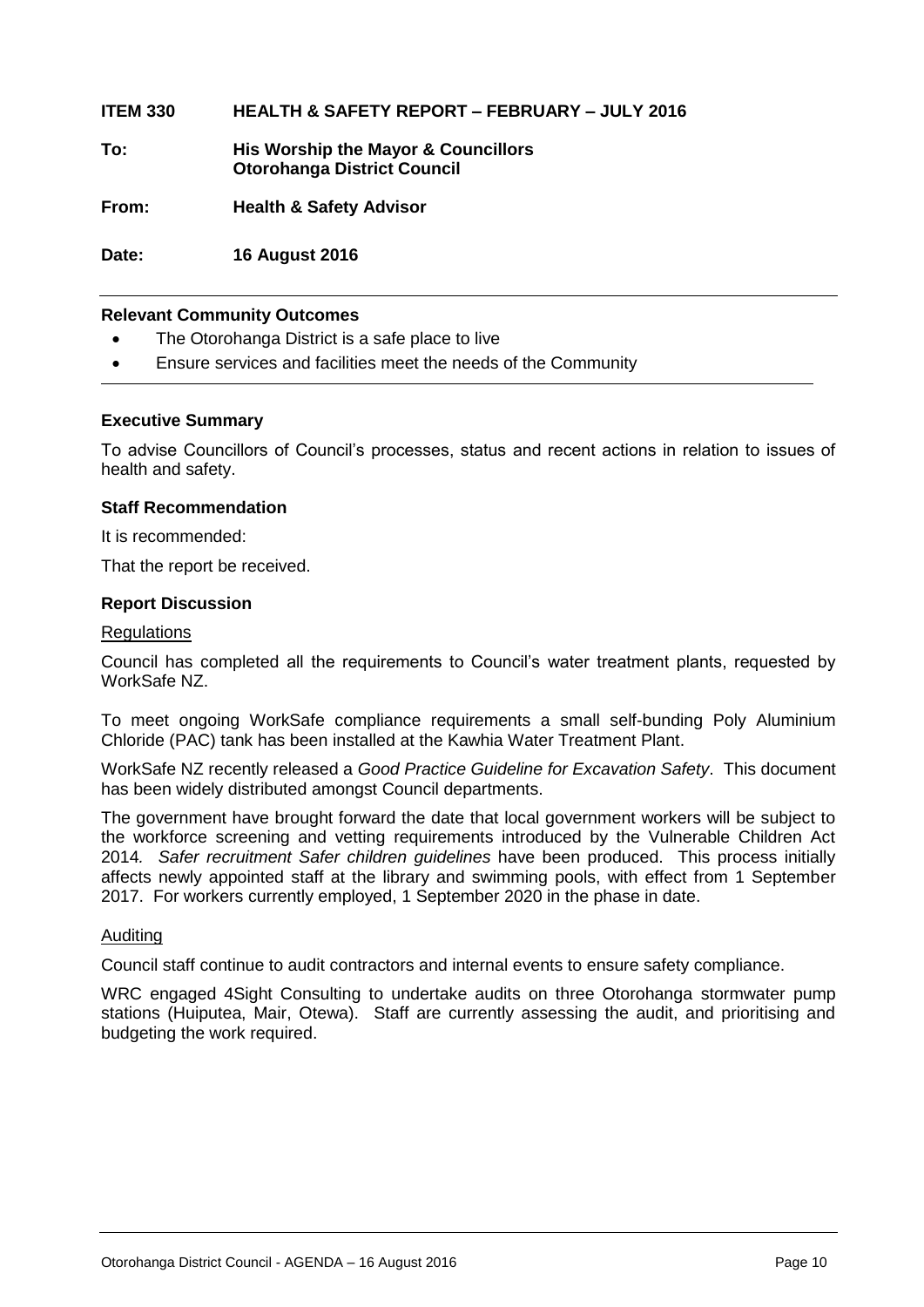#### Staff Training

The following staff have recently undertaken training:

| Training                   | <b>Staff</b>                           | <b>Expiry</b>              |
|----------------------------|----------------------------------------|----------------------------|
| <b>Workplace First Aid</b> | Robyn Hodges, Sheila Pulham, Travis    | 2018                       |
| Refresher                  | Wylie, Kevin Adams, David Brown        |                            |
| <b>First Responder</b>     | All staff were offered the opportunity | 20<br>staff<br>the<br>took |
|                            | to upskill                             | opportunity to upskill -   |
|                            |                                        | No expiry date             |
| Site Traffic Management    | Manga Roach, Roger Brady, Ricardo      | 2019                       |
| Supervisor                 | Tubilla, Lyta Sam                      |                            |
| <b>Temporary Traffic</b>   | <b>Marion Fleming</b>                  | 2019                       |
| Management at              |                                        |                            |
| <b>Roadworks Sites</b>     |                                        |                            |

Safety reminders continue to be presented at the monthly all staff meetings. WorkSafe have produced some good short videos, which were well received by staff.

Also a training session has been run with the Services team on the Health & Safety at Work Act.

#### **Inductions**

Staff are developing site specific induction processes to replace the current documents and process.

#### Work Related Accidents and Incidents

During this six month period February to July 2016 the following accidents have been reported:

|                          | Injury                          | Event                                                             | <b>Treatment</b>          |
|--------------------------|---------------------------------|-------------------------------------------------------------------|---------------------------|
| $\vert$ 1                | Squashed finger                 | Hand slipped while using tools                                    | First aid kit             |
| $\overline{2}$           | Sprained ankle                  | Stepped into hole in water table -<br>aggravated old ankle injury | Rest                      |
|                          |                                 |                                                                   |                           |
| $\mathbf{3}$             | Grazed elbow                    | Tripped on kerb                                                   | First aid kit             |
| $\overline{4}$           | Scrapped forearm                | On signage on ute while cleaning<br>vehicle                       | First aid kit             |
| 5                        | <b>Back strain</b>              | Manual lift<br>aggravated<br>reoccurring back injury              | Rest - 2 days lost time   |
| 6                        | Bruised ankle, hand<br>and knee | Slipped over on-site                                              | Rest - .25 days lost time |
| $\overline{\mathcal{L}}$ | <b>Bruised knee</b>             | Tripped on stairwell                                              | No treatment required     |
| 8                        | <b>Bruised finger</b>           | Tripped on stairwell                                              | No treatment required     |
| 9                        | <b>Strained knee</b>            | Assisted lift - aggravated old                                    | 1 day lost time           |
|                          |                                 | knee injury                                                       |                           |
| 10                       | Strained shoulder and<br>elbow  | Tripped on kerb - aggravated old<br>injuries                      | No treatment required     |

#### **Staff Wellness**

Nine staff took up the offer of flu injections during March and April. Ricardo Tubilla, Engineering Officer (Water Services), has completed the Hep B vaccination programme.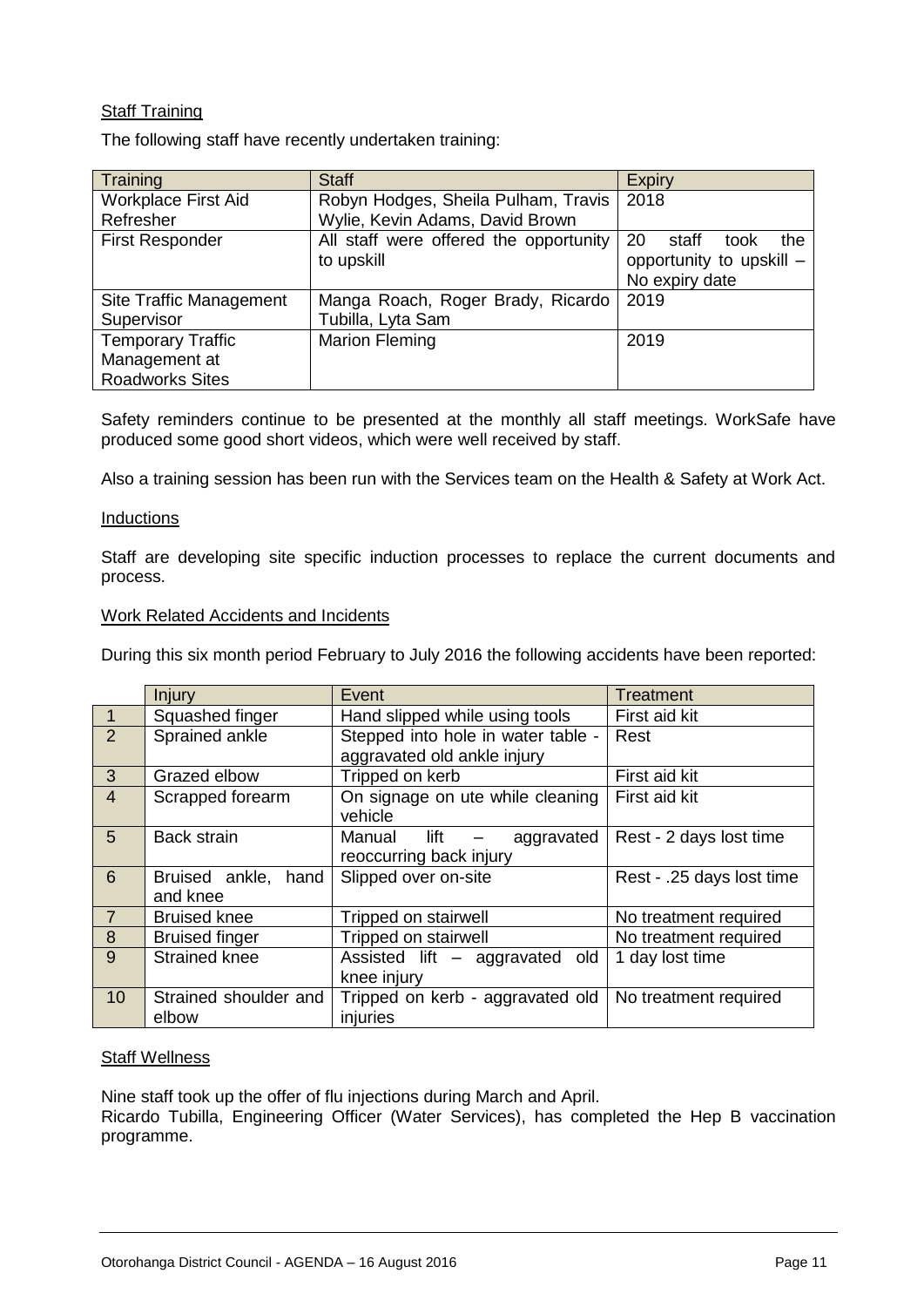#### Visitor Sign In and Out Processes

Council has instigated a tighter sign in / out process by issuing all visitors with a visitor card on a lanyard.

All staff now carry identification cards which give them access through the rear entrance of the building.

#### Fleet

No reported incidents.

Near misses continue to be reported from staff using the Maniapoto/Ballance Street intersection due to poor visibility.

One staff member had a near miss with a vehicle pulling out. Reported to the company concerned.

Two new vehicles have been purchased, both with 5 star ratings.

#### External Meetings

The following meetings have been attended:

Waikato-BOP Health & Safety Forum – 19 May 2016

- Methamphetamine & other drugs,
- The role of the Coroner
- The new legislation message from MPDC CE Don McLeod
- WorkSafe NZ Waikato Local Government Forum 14 April 2016
- Asbestos

Local Authority Shared Services (LASS) Health & Safety Working Party – 10 March; 6 April.

#### LASS H&S Working Party

This group of Health & Safety Advisors from the Waikato have a number of projects they are working on, including joint training; Health & Safety computer programme; researching Councils' liabilities regarding community events; Procurement of machinery; Terms of reference for H&S Committees; Consistent KPIs; Auditing; and Policies. They are also working collaboratively with the LASS BOP Working Party.

#### LASS Project – Contractor Health & Safety Pre-Qualification

This project is well underway, with trials being undertaken in Hamilton City and Matamata-Piako. A computer software programme manager has been appointed and it is expected that this will be rolled out to all Waikato/BOP Councils in February 2017.

#### **Robyn Hodges HEALTH & SAFETY ADVISOR ENGINEERING SUPPORT OFFICER**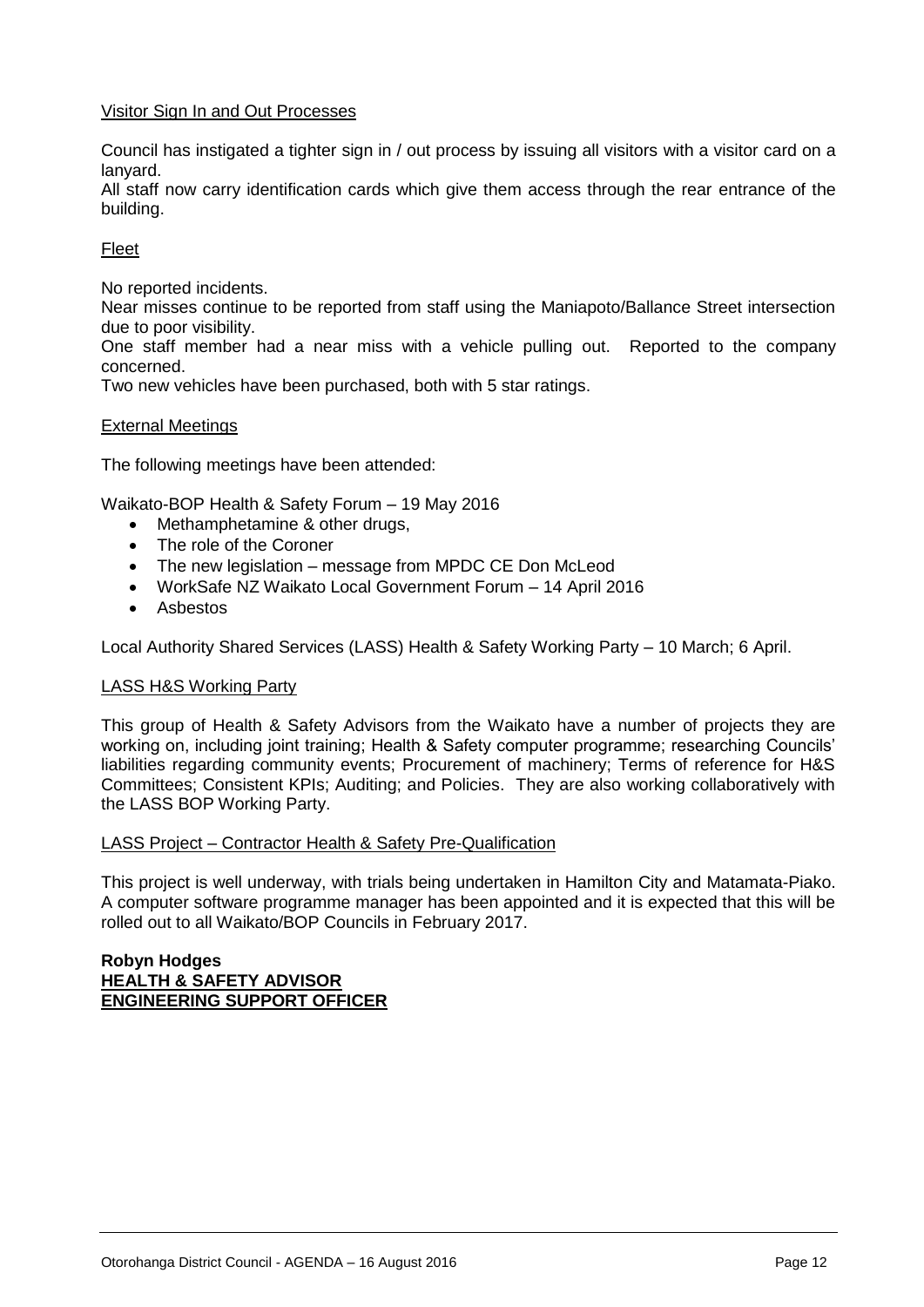#### **ITEM 331 REVIEW OF GAMBLING VENUE POLICIES**

| To: | His Worship the Mayor & Councillors |
|-----|-------------------------------------|
|     | <b>Otorohanga District Council</b>  |

**From: Environmental Services Manager**

**Date: 16 August 2016**

#### **Relevant Community Outcomes**

- The Otorohanga District is a safe place to live
- Ensure services and facilities meet the needs of the Community
- Foster an involved and engaged Community
- Recognise the importance of the Districts rural character

#### **Executive Summary**

The Gambling Act 2003 and the Racing Act 2003 both require Local Authorities to undertake a triennial review of their Class 4 Gambling Venue and Board Venue policies. The last review was undertaken in 2013 and Council must now review the performance of the existing policies over the preceding three years and consider options for the next policy period. Should the review process result in a recommendation for change the amendments will have to be notified for public consultation.

#### **Staff Recommendation**

It is recommended that:

- 1. The report from the Environmental Services Manager be received, and
- 2. The report be approved for public consultation.

#### **Report Discussion**

#### **Background**

The Gambling Act 2003 (the Act) and the Racing Act 2003 require Local Authorities to have a Class 4 Gambling Venue and a Board Venue Policy respectively and these policies are to be reviewed every three years. Otorohanga District Council's Gambling Venue Policies were last reviewed in March 2013. At that time Council resolved that no changes to the Gambling Venue policies were required

The Policies control the number and location of non-casino Class 4 Gambling Venues (pokies) and Board Venues (TABs), and the total number of gaming machines within Otorohanga District. Council must use the special consultative procedure, set out in the Local Government Act, to notify the community of any recommendation to make policy changes.

#### **CLASS 4 GAMBLING VENUE POLICY**

The policy review and amendments adopted back in 2010 resulted in significant change to the original venue policy of 2007. Council adopted a 'sinking lid' policy with the aim reducing the number of gaming machines in the District. This was to be achieved by not allowing for the reallocation of machines when a licensee ceases to operate or through the voluntary reduction in machines at licensed venues. The policy had an almost immediate effect in that the Otorohanga Hotel closed its doors in 2011 and 18 gaming machines were removed. This reduction has been further compounded with the closure of the Otorohanga Services and Citizen Club in late 2013 resulting in the removal of a further nine gaming machines. Since the initial introduction of a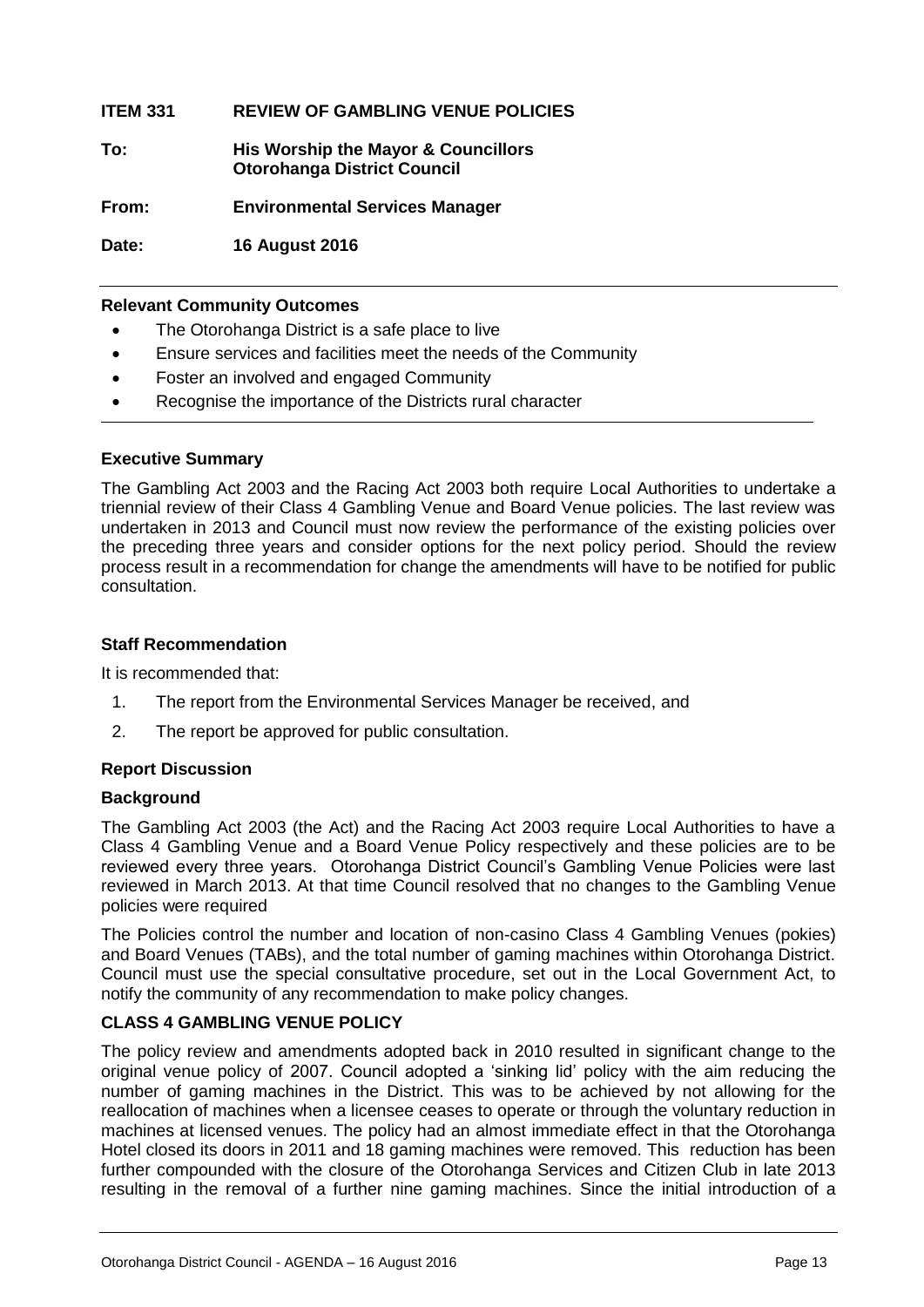gambling venue policy in 2007 the number venues has been halved to two venues and the number of class 4 gaming machines has dropped from 50 to 23 machines.

Although this decrease sounds dramatic there has been no indication of any dissatisfaction in the community from this reduction in the availability of gaming venues.

This decrease is consistent with a national trend that has seen the number of 'pokie' machines in pubs and clubs continue to fall. From 2007 to 2012, the number of machines dropped by 2500 to 17,827. During the same period the number of gaming machine venues fell by 208 to 1390. Current statistics from the Department of Internal Affairs state that there are now 16,274 machines in 1220 venues nationwide.

#### **Current Policy**

Councils current Class 4 Gambling Venue Policy is summarized below. The objectives of the policy are as follows;

Class 4 Gambling Venue Policy

#### **1. Objectives of the policy**

- **a.** To support the purpose and intent of the Gambling Act 2003
- **b.** To provide for the continued availability of class 4 gambling within the Otorohanga District in accordance with the purpose and intent of the Gambling Act 2003
- **c.** To control the growth of class 4 gambling machine numbers within the Otorohanga District
- **d.** To encourage responsible gambling practices and attitudes in class 4 gambling venues.

#### **2. Standards**

#### **a. Numbers of pokie machines to be allowed – per venue**

- i. Council will not grant consent for the establishment of any new Class 4 venues or machines under this policy.
- ii. Once the venue ceases to operate, the machine numbers will not be allocated to any new or existing venue.
- iii. All Class 4 venues, with the exception of venues that are also Board Venues (TABs), are required to have liquor licenses. Any liquor license issued will be compliant with the Council's Liquor Licensing Policy.
- iv. A gambling venue consent is for one venue (one premise) and is not transferable to another venue. The consent is given to a venue at a given address, not to a person or business.

#### **b. Exceptions**

- i. Clubs that rebuild or relocate may be allowed a maximum of the number of gaming machines approved at the time of closing of the former premises.
- ii. When two or more clubs wish to merge physically they may be allowed to operate the sum of the number of gaming machines specified in all the clubs Class 4 venue licenses at the time of application or 18 machines, whichever is the lesser.

#### **Existing Venues**

Following the closure of the Otorohanga Services and Citizen Club there are now only two licensed class 4 venues in the Otorohanga District, the Otorohanga Club on Maniapoto Street, Otorohanga with a total of 18 machines, and the Kawhia Hotel which has five machines.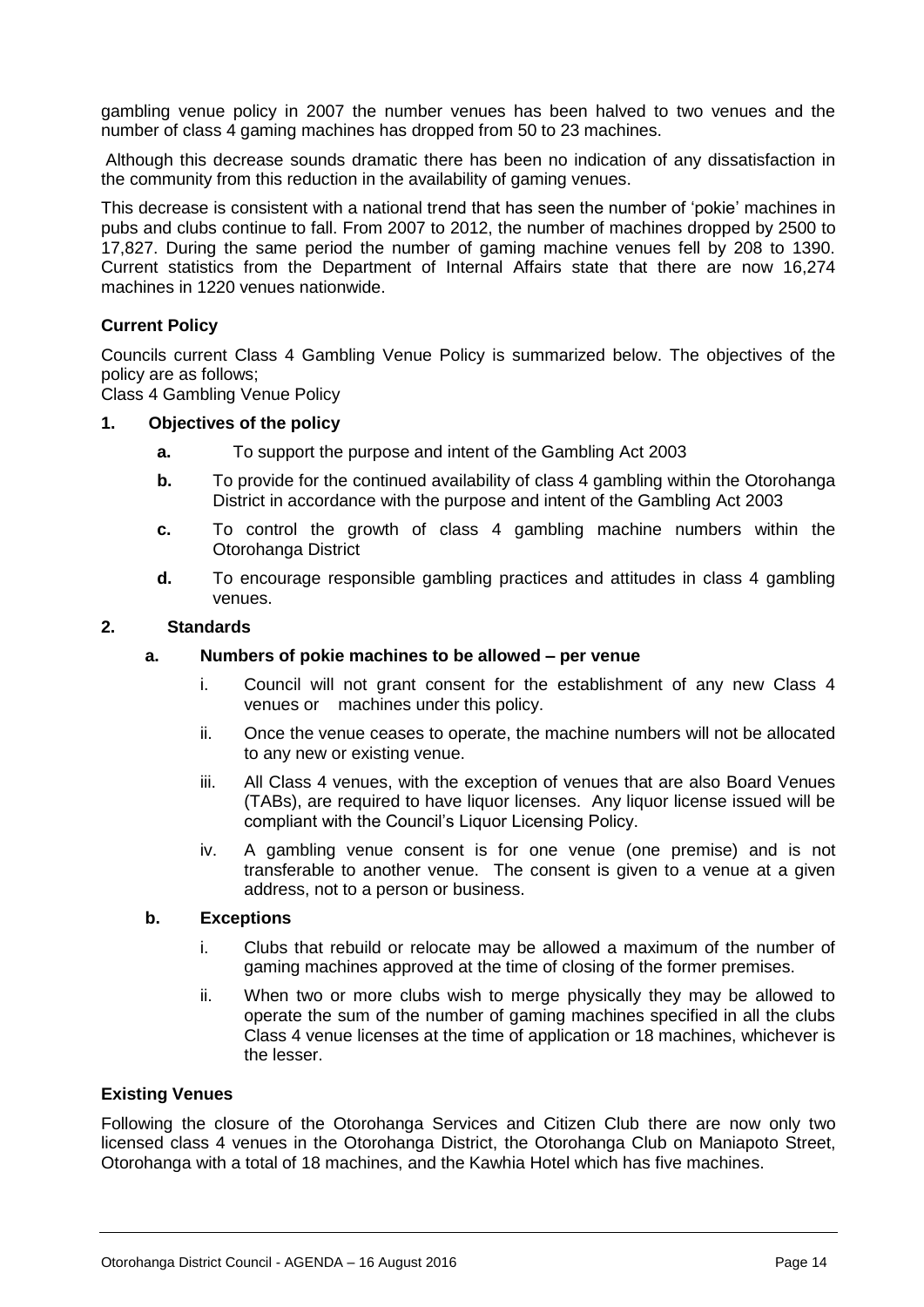There are no licensed class 4 venues in other parts of the District, which indicates the primary intent of Council to restrict class 4 venues to the CBD of Kawhia and Otorohanga and away from sensitive sites such as schools and churches is being achieved.

The gambling machines in the Kawhia Hotel are owned by Pub Charity and the Otorohanga Club is licensed as a Society to operate the machines that are within the Club.

In considering this policy review, Council is directed to consider the social implications on the community

#### **Gaming Machine Proceeds**

As a result of an amendment to the Gambling Act, electronic monitoring and reporting of gaming machine takings became a requirement from April 2008. Using data published on the Department of Internal Affairs website it is possible to collate a clear picture of the amount of money a community spends on gambling machines

For the calendar year 2011 the total district spend on gaming machines was \$936,063.00. This was a drop in expenditure of 27% on the previous year. It is likely this downturn was in part due to the closure of the gaming room at the Otorohanga Hotel.

By comparison the District spend for the last 12 months, July 2015 to June 2016 has been \$839,775.00 which suggests a further decrease in takings due to the closure of the Otorohanga Services and Citizen Club.

Many community welfare organisations claim these figures represent the loss from individual and family budgets and the District's economy as a result of Class 4 Gambling activity in this district.

#### **Community Grants**

The Gambling Act 2003 provides for Class 4 gambling to be permitted only where it is used to raise funds for community purposes. A minimum of 37.12% of the gross takings/losses from Class 4 gambling is returned to the community in the form of community grants.

Corporate societies are required, under the Gambling Act 2003 and the Gambling (Class 4 Net Proceeds) Regulations 2004, to distribute a minimum of 37.12% of their annual gross proceeds from Class 4 gambling to authorised purposes (community grants), which is either:

- a charitable purpose; or
- a non-commercial purpose that is beneficial to the whole or a section of the community; or
- promoting, controlling, and conducting race meetings under the Racing Act 2003, including the payment of stakes.

The distribution of the 37.12% is not focused to the communities of interest, in this matter to Otorohanga District community but is open to the wider community of New Zealand.

#### **Options for Consideration**

*Class 4 Gambling Venue Policy*

#### **Option 1 – Status Quo - Sinking lid policy**

As reported above this policy is progressively reducing the number of gaming machines permitted in the District. This is achieved by not allowing for the reallocation of machines when a licensee ceases to operate or through the voluntary reduction in machines at licensed venues.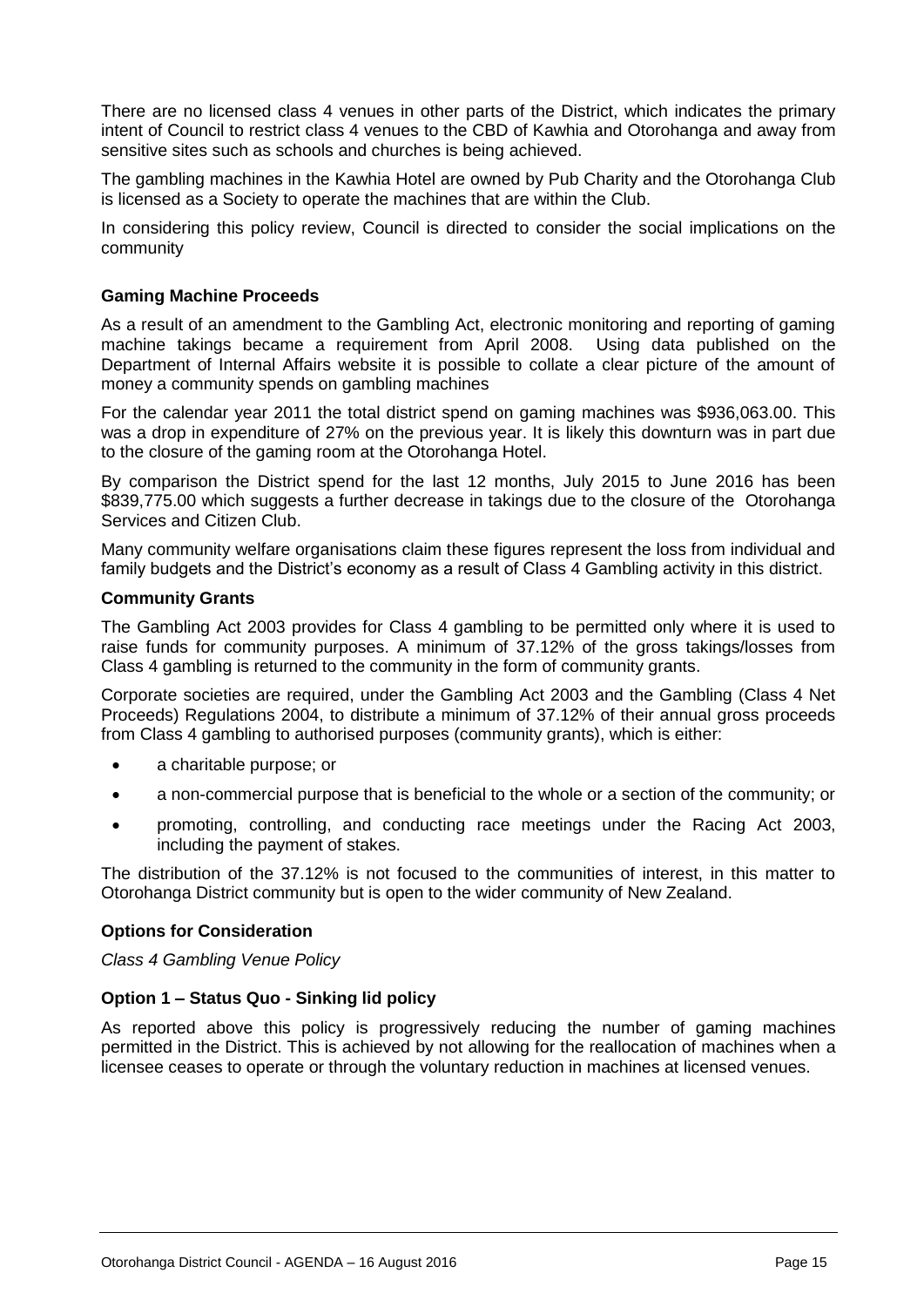#### **Advantages**

- Meets the purposes of the Act;
- Reduces the social impact of gambling on the community by providing less opportunities to gamble;
- Reduces the total financial loss to the community through less machines being available;
- Is some what reflective of social demand for pokie machine gambling
- More money available to be spent in the local economy.

#### **Disadvantages**

 May result in a reduction of funding availability for community groups although given value of community grants currently received this is not expected to be significant.

#### **Option 2 – Controlled Increase in Venues**

This would allow for new venues that wish to have gambling machines outside the CBD areas of Otorohanga and Kawhia, to operate a maximum of 5 pokie machines per venue. New venues within the CBD areas of Otorohanga and Kawhia would be allowed to operate a maximum of 9 pokie machines per venue. Existing venues within the CBD established before October 2001 were permitted a maximum of 18 machines.

The principal entrance of any venue premises located outside the CBD areas of Otorohanga and Kawhia cannot be located closer than 100 metres to any residential property, community facility, school or early child care centre.

The venue premises would not adjoin within the CBD area, or be within 50 metres of the principal entrance outside the CBD area of, any other class 4 gambling venue.

#### **Advantages**

Meets the purposes of the Act;

#### **Option 3 – No limit on the number of gaming machines**

This option would allow any number of machines and venues to operate in the District. Currently there are no formal venue limits applicable within the District, but there are limits on the number of gambling machines permitted in the District. However the venues would still have limitations placed upon them that are stipulated in the Act such as total number of machines, and a license must be obtained from the Department of Internal Affairs.

#### **Disadvantages**

- Does not meet the purposes of the Act;
- This will allow for more machines and thus potential for greater loss to the Otorohanga District community
- Gambling potentially could be more dispersed throughout the community and in people's daily lives whether they wanted it or not.

#### **Option 4 – Maximum number of machines allowed (no ratio provision)**

This involves setting a maximum number of machines operating in the District, and does not provide for a ratio of so many machines per 1,000 people rather than linking the number of machines to population. The current number of licensed gambling machines in the Otorohanga District is 23.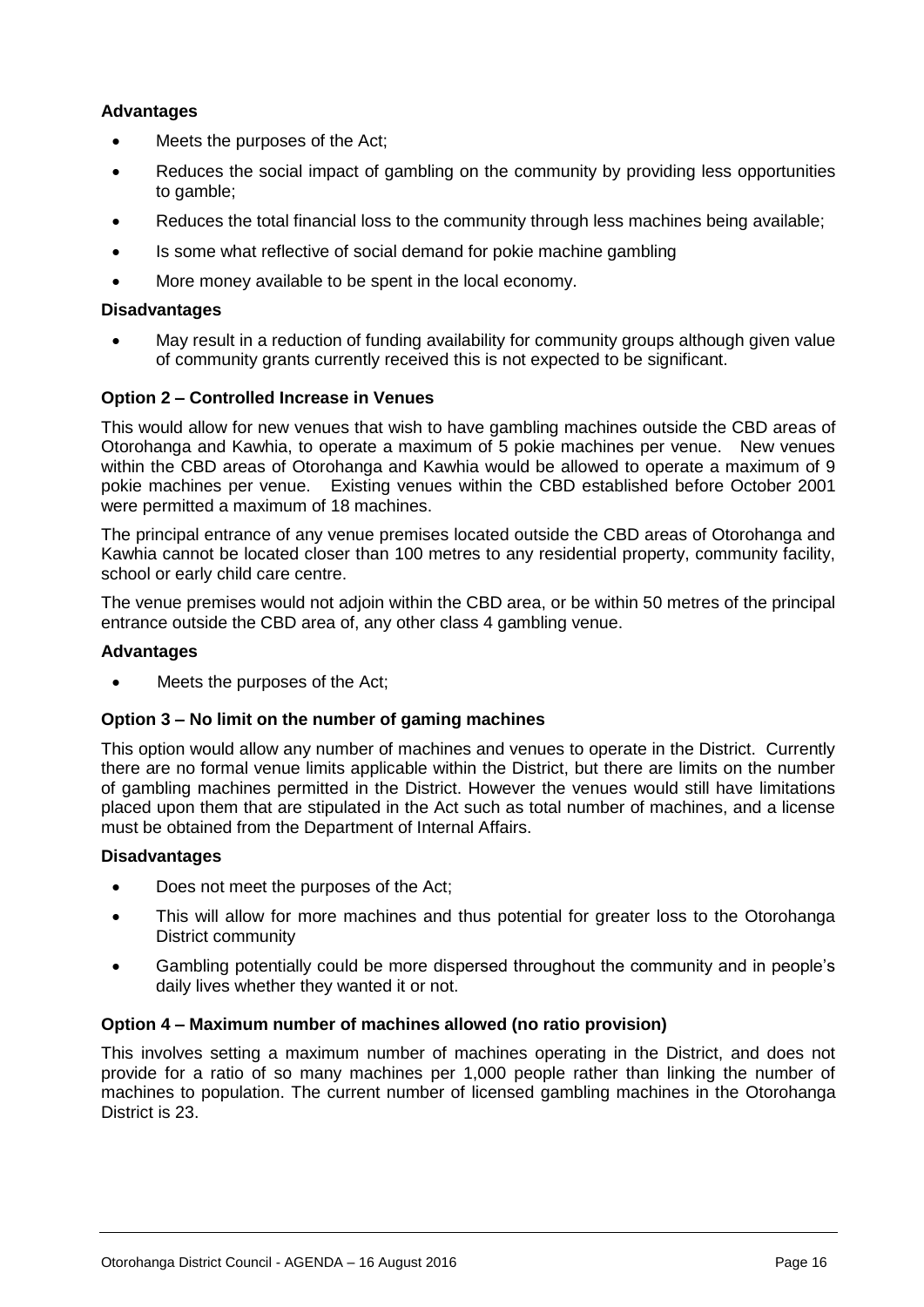#### **Advantages**

- Meets the purposes of the Act;
- Limits exposure to the availability of gambling to current levels by providing no further opportunities for gambling;

 $\bullet$ 

#### **Disadvantages**

New venues could not be established without existing venues ceasing to operate.

#### **Summary**

The policy options for Council to consider remain unchanged from 2010. They range from the sinking lid policy of reduction to more liberal options that would allow an increase in gaming machines and or venues.

The recommendation of staff is that the Class 4 Gambling Venue Policy remains unchanged and be adopted without amendment.

Notwithstanding the above recommendation which endorses the status quo, Council officers and elected members have been approached by local businesses enquiring about the possibility of opening a new class 4 venue in Otorohanga, albeit in a previously approved location. They have advocated that there will be commercial benefit for the town and increased opportunity for local charitable organisations to obtain funding.

The Department of Internal Affairs state that where a Council moves not to amend its policy following a review process there is no requirement for public consultation. However Councillors may wish to notify the existing policy to allow those interests who seek the opportunity to open a new venue the chance to put their case before the community.

#### **BOARD VENUE POLICY**

Prior to 2010 Council had a single gambling venue policy covering both gaming machine venues and board venues. In response to a submission from the New Zealand Racing Board a separate Board Venue (TAB) Policy was adopted.

#### **No Recommendation for Change**

There is one Board Venue in the Otorohanga District located at the Otorohanga Club in Maniapoto Street. Changes in betting behaviour through the introduction of phone accounts and online betting means that there has been no demand for or reason to consider an increase in the number of Board Venues in the District.

**Andrew Loe ENVIRONMENTAL SERVICES MANAGER**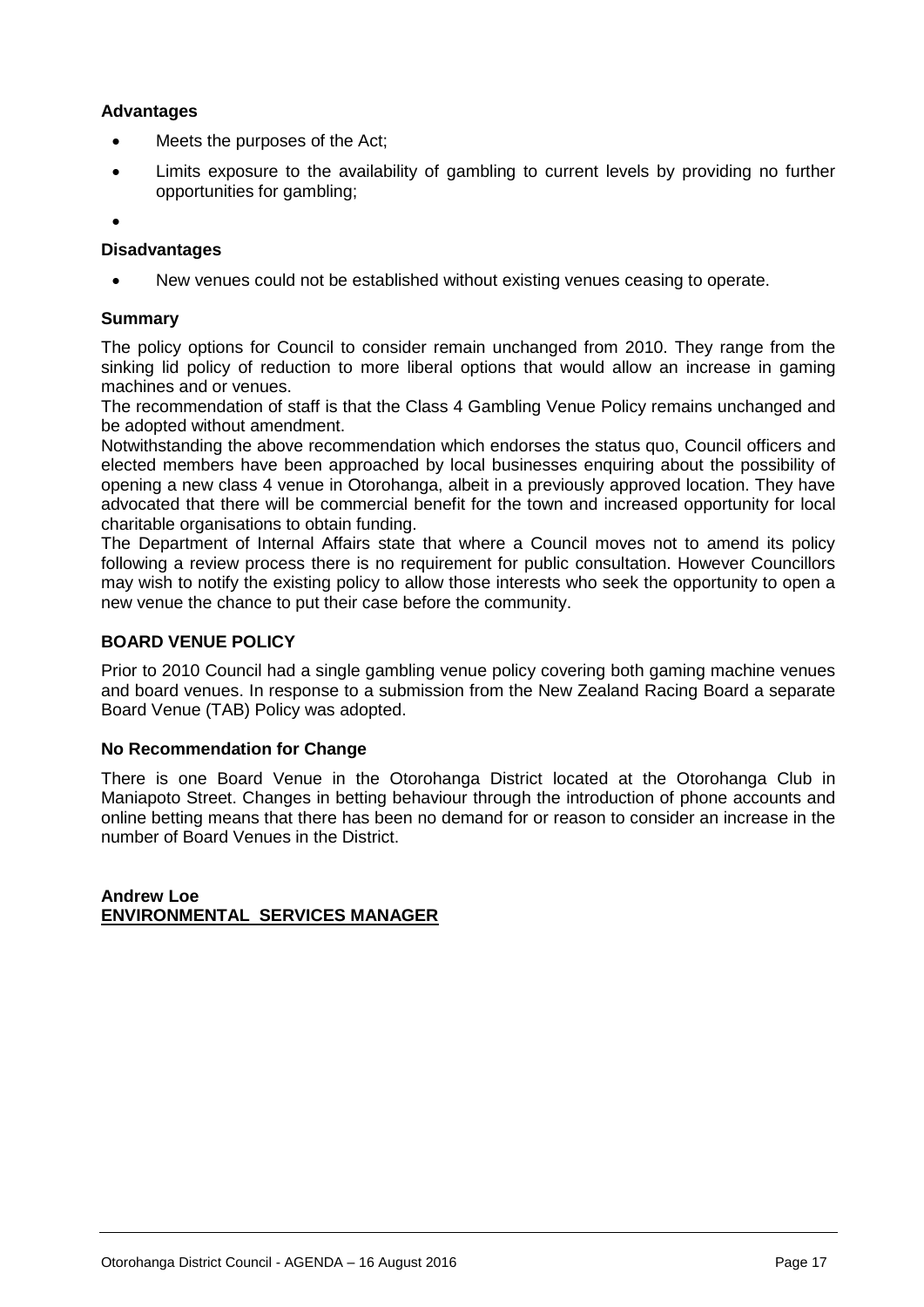#### **ITEM 332 MINUTES OF RAUKAWA CHARITABLE TRUST AND THE JOINT MANAGEMENT AGREEMENT COUNCILS GOVERNANCE FORUM**

**To: His Worship the Mayor & Councillors Otorohanga District Council**

**From: Environmental Services Manager**

**Date: 16 August 2016**

#### **Relevant Community Outcomes**

- Provide for the unique history and culture of the District
- Promote the local economy and opportunities for sustainable economic development
- Manage the natural and physical environment in a sustainable manner
- Foster an involved and engaged Community

#### **Executive Summary**

A meeting of Raukawa Charitable Trust and the Joint Management Agreement Councils was held at Parawera Marae. Otorohanga District was represented by Mayor Max Baxter and Chief Executive Dave Clibbery.

#### **Staff Recommendation**

It is recommended that:

The unconfirmed Minutes of Raukawa Charitable Trust and the Joint Management Agreement Councils Governance Forum meeting held at the Parawera Marae, 811 Arapuni Road, Te Awamutu on 13 July 2016 be received.

#### **Andrew Loe ENVIRONMENTAL SERVICES MANAGER**

#### **Attachments**

Raukawa Charitable Trust and the Joint Management Agreement Councils' Governance Forum minutes.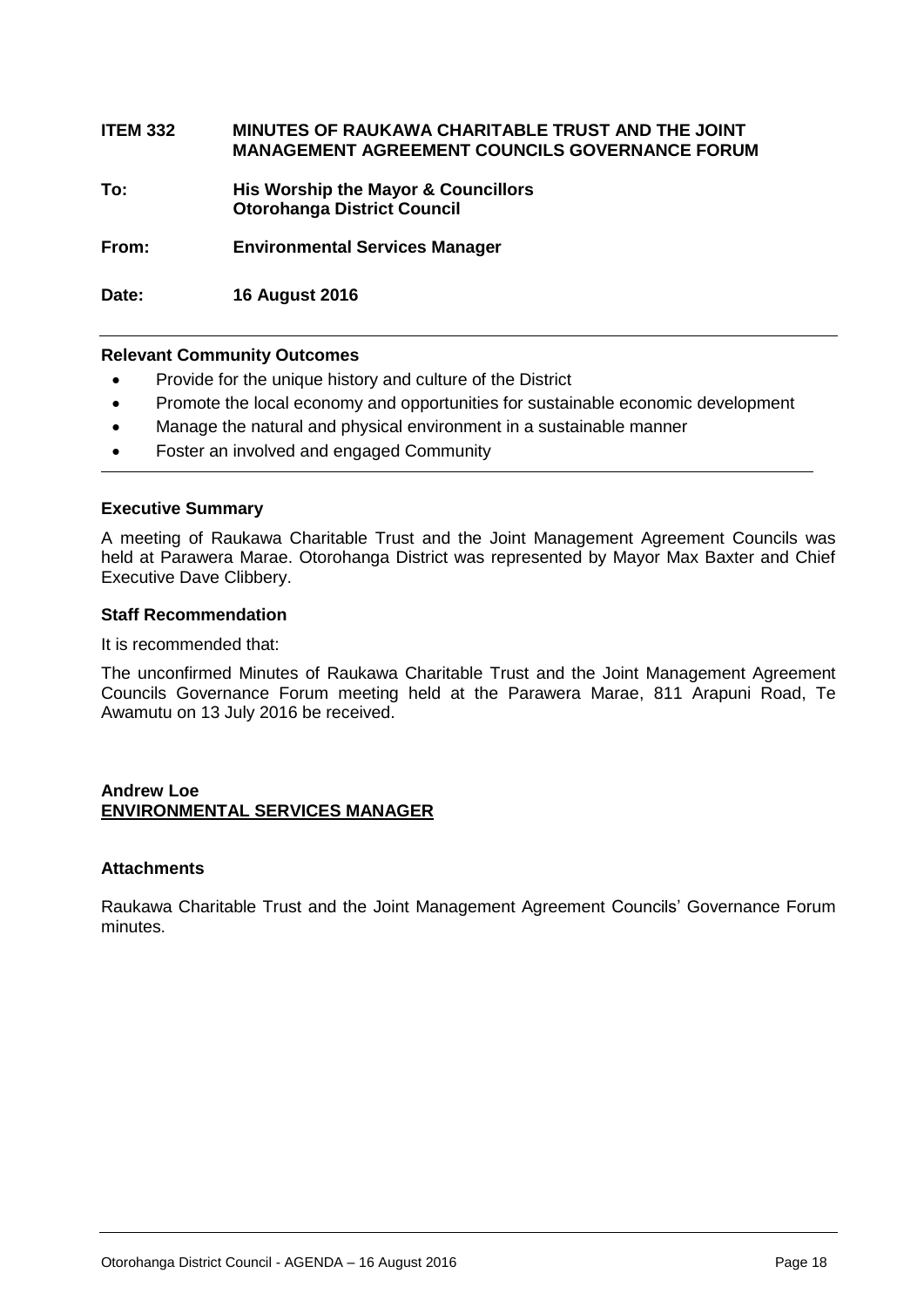# **RAUKAWA CHARITABLE TRUST & JOINT MANAGEMENT AGREEMENT PARTNERS GOVERNANCE HUI Ā TAU 2016**

| <b>Location</b>  | Pārāwera Marae, 811 Arapuni Road, Te Awamutu                                                                                                                                                                                                                                                                                                                                                                                                                                                                                                                                                                                                                                                                                                                                                        |
|------------------|-----------------------------------------------------------------------------------------------------------------------------------------------------------------------------------------------------------------------------------------------------------------------------------------------------------------------------------------------------------------------------------------------------------------------------------------------------------------------------------------------------------------------------------------------------------------------------------------------------------------------------------------------------------------------------------------------------------------------------------------------------------------------------------------------------|
| <b>Date</b>      | 13 July 2016, 10am                                                                                                                                                                                                                                                                                                                                                                                                                                                                                                                                                                                                                                                                                                                                                                                  |
| <b>Subject</b>   | Report of the meeting of Raukawa Charitable Trust; Waipa District Council;<br>South Waikato District Council; Taupō District Council; Rotorua Lakes<br>Council; Otorohanga District Council and Waikato Regional Council                                                                                                                                                                                                                                                                                                                                                                                                                                                                                                                                                                            |
| <b>Governors</b> | <b>Raukawa Charitable Trust</b><br>Kataraina Hodge (Co-chair); Vanessa Eparaima; Deb Davies; Cheryl Pakuru<br><b>Waipa District Council</b><br>Mayor Jim Mylchreest (Co-chair)<br><b>South Waikato District Council</b><br>Mayor Neil Sinclair; Deputy Mayor Jenny Shattock<br><b>Taupō District Council</b><br>Councillor Kirsty Trueman; Councillor Bill Machen<br><b>Rotorua Lakes Council</b><br>Deputy Mayor Dave Donaldson<br><b>Otorohanga District Council</b><br>Mayor Max Baxter<br><b>Waikato Regional Council</b><br>Chairperson Paula Southgate; Deputy Chair Tipa Mahuta; Councillor Stu                                                                                                                                                                                              |
|                  | Kneebone; Councillor Alan Livingston; Councillor Hugh Vercoe                                                                                                                                                                                                                                                                                                                                                                                                                                                                                                                                                                                                                                                                                                                                        |
| <b>Staff</b>     | <b>Raukawa Charitable Trust</b><br>Grant Kettle, Group Manager Pūtake Taiao; Dave Marshall, Senior Advisor<br>Policy & Strategy; Celia Witehira, Advisor Policy & Strategy; Josephine<br>Clarke, Advisor Projects & Implementation; Ashley Hayes-Lennon,<br>Administrator<br><b>Waipa District Council</b><br>Garry Dyet, Chief Executive; Gary Knighton, Manager Strategic<br>Partnerships; Chuck Davis, Te Takawenga; Glenda Clapperton, Committee<br>Secretary<br><b>South Waikato District Council</b><br><b>Patrick McHardy</b><br><b>Taupō District Council</b><br>Gareth Green, Acting Chief Executive; Nick Carroll, Manager Planning<br><b>Rotorua Lakes Council</b><br>Monty Morrison, Kaitiaki Maori Director; Paulina Wilhelm, Senior Policy<br>Planner; Karla Kereopa, Project Advisor |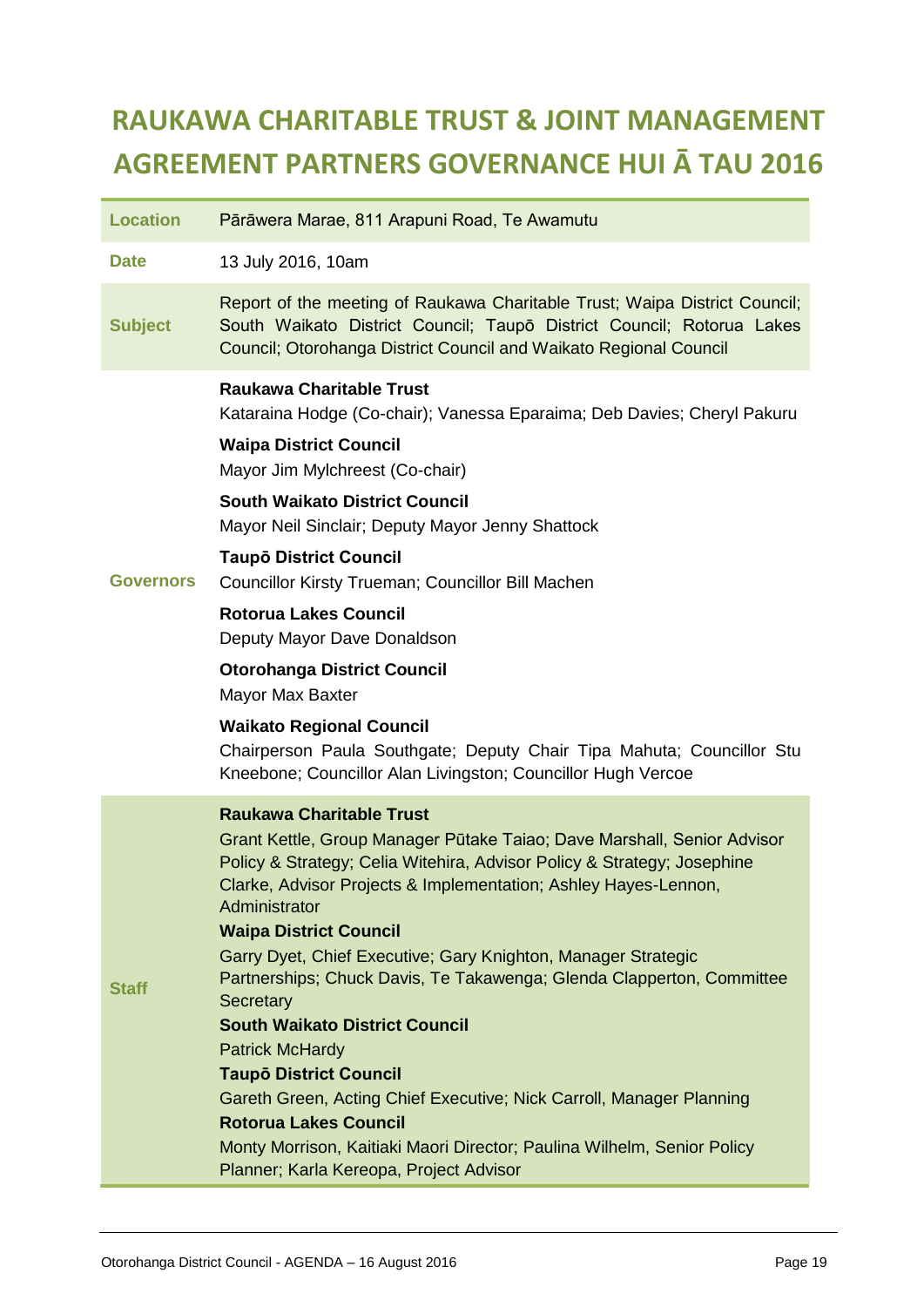|                                | <b>Otorohanga District Council</b>                                                                                                     |
|--------------------------------|----------------------------------------------------------------------------------------------------------------------------------------|
|                                | Dave Clibbery, Chief Executive                                                                                                         |
|                                | <b>Waikato Regional Council</b>                                                                                                        |
|                                | Neville Williams, Director Community Services; Michael Carey, Kaiawhina;<br>Roger Lewis, Kaiwhakarite; Tutuhanga Douglas, Kaiwhakarite |
| <u>In</u><br><b>Attendance</b> | Warren McGrath, Chairman Pārāwera marae; Mitai Simmonds, Raukawa<br>kaumātua; Lisa Te Huehue, Raukawa Contractor                       |
| <b>Apologies</b>               | Early departure for Mayor Jim Mylchreest; Chairperson Paula Southgate;<br>and Deputy Chair Tipa Mahuta                                 |

#### **OPENING KARAKIA**

Warren McGrath, Chair of Pārāwera marae, opened the meeting with a karakia.

#### **HISTORY OF MARAE AND LOCAL AREA**

Warren McGrath, Chair of Pārāwera marae gave an overview of the history of Pārāwera marae and the local area.

#### **CONFIRMATION OF AGENDA**

Item 12 was taken before item 11 due to the early departure of Chairperson Paula Southgate of the Waikato Regional Council (WRC).

#### **OPENING COMMENTS**

Vanessa Eparaima, Chair of Raukawa Charitable Trust (RCT) thanked everyone for being present and acknowledged their busy schedules. The intent behind prior provision of reports and personal attendance at the hui is to make the most of the time together. She talked about the importance of being able to sit together and contribute to the relationship, journey, the need for collaboration, and exploring opportunities.

RCT would like to take away from the meeting some practical outcomes. In the event that leadership or staff are changing at any of the local authorities, RCT be given the opportunity to share who they are, what they are about, and their strategies with any new people. This will help to maintain and continue the good relationship. The Joint Management Agreements (JMA) will remain unchanged and this forum will enable things to move along. She pointed out with maps the diverse area covered by the RCT and the number of councils involved. RCT will look at how introductions can be done as soon as possible after the local body elections, as renewal of relationships and consistency is important.

Mayor Jim Mylchreest of Waipa District Council (WDC) welcomed everyone into the district and acknowledged everything already said in terms of welcome. He said having good relationships is critical for moving forward and everyone needs to work together.

#### **RAUKAWA CHARITABLE TRUST**

Grant Kettle, Group Manager Pūtake Taiao gave a presentation and said RCT values the relationship with the JMA partners and early engagement is critical with a "no surprises" approach; mutual lines of open, honest and transparent communication; and flexibility to address matters of shared interest is important. The partners need to look forward to what is to be achieved collectively.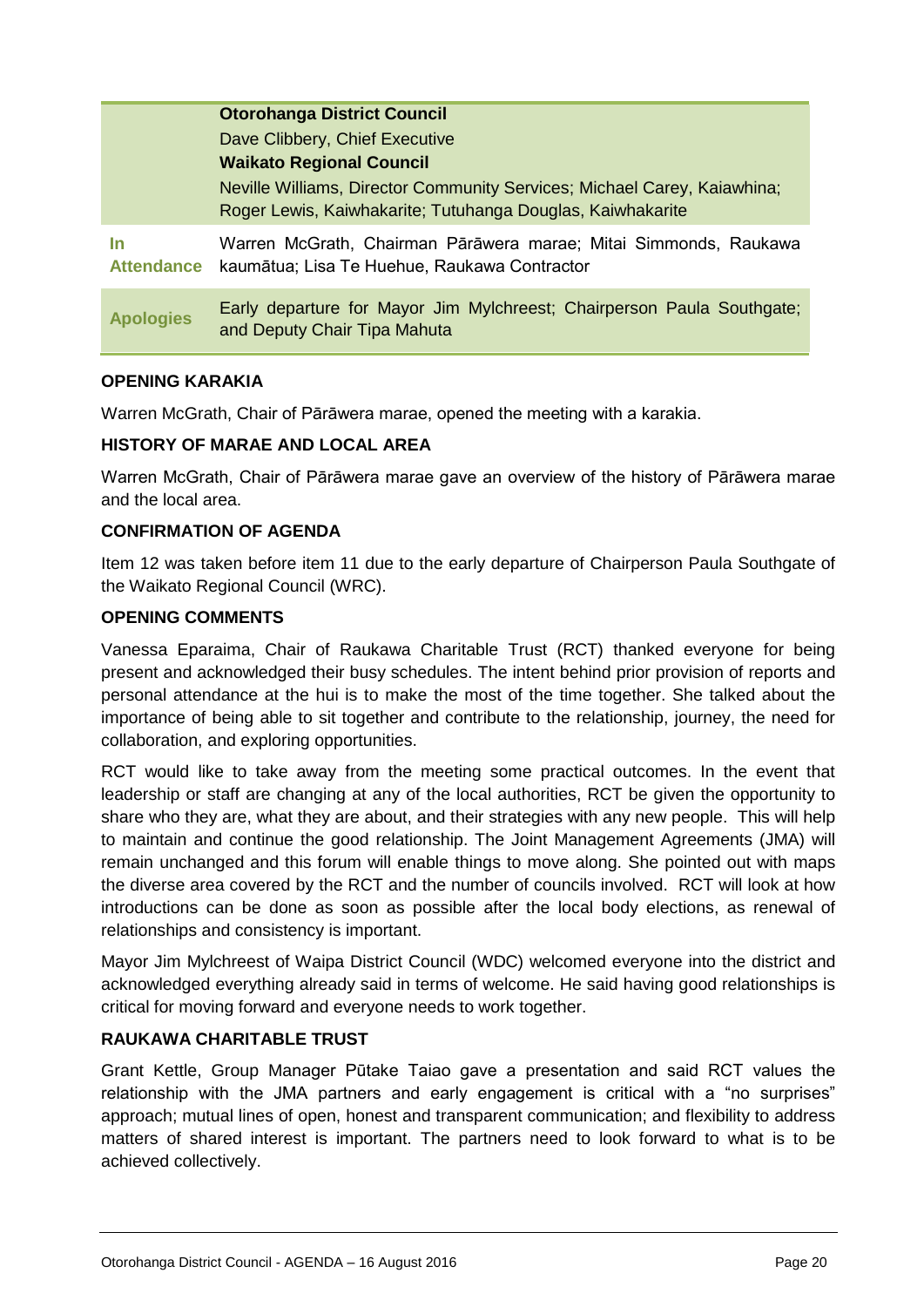Mr Kettle talked about what has been achieved over the last five years of co-management and said now is a good time to look at opportunities for improvement. Iwi are constantly driving the mechanisms and it is time for all, including crown and local authorities, to work together. It is important to have the right people involved and this creates opportunities to attract the right people with the range of skills required for co-management.

The key areas for collaboration include the co-governance/co-management effectiveness review, freshwater initiatives, sites of cultural significance and Healthy Rivers Wai Ora. There is an opportunity for councils to be open about providing feedback into the effectiveness review.

Vanessa Eparaima, Chair RCT referred to her role on the Waikato River Authority (WRA) Board and asked for feedback on the WRA in regard to engagement, leadership, advocacy and policy advice.

WRC Chair Paula Southgate said they have committed joint resources and practical implementation that will start making a difference. The Waipā project will be very important and the outcomes will pave the way for further achievements and she is keen to see these successfully implemented. Water is important and its quality and management is yet to be completed. Having a good relationship with the WRA is valuable.

WRC Deputy Chair Tipa Mahuta talked about there being room for more leadership especially around strategy and everyone should review how they are achieving the kaupapa.

Mayor Max Baxter, of Otorohanga District Council (ODC) referred to limitations and said behavioural changes are slow in some sectors of the community. All local authorities will be dealing with huge sections of society that will be slow to make a change.

Mayor Jim Mylchreest said all local authorities have limited resources and have to work together to achieve healthy rivers. It is necessary to take pragmatic steps and stage improvement as cannot afford to waste resources in conflict resolution. It is necessary to make sure bottom lines are achieved as quickly as possible.

WDC Chief Executive Garry Dyet said as plans are now closely aligned, he would be interested in looking to refer particular types of consent applications to RCT for processing. It was acknowledged that this is the kind of efficiency that will enable the partnership to grow.

#### **WAIPA DISTRICT COUNCIL**

Manager Strategic Partnerships, Gary Knighton, gave a presentation and focussed on reflections over the first five years of co-governance and co-management. The key for WDC was that the partnership came together at the same time as work being undertaken on the Waipa District Plan. It was hugely beneficial that Te Ture Whaimana was able to be taken into account as it is an important part of the process.

Mr Knighton said it has been tricky for WDC staff to get their heads around the need to include all three of their JMAs and referred to projects such as peat lakes, Waipuke Park and the adoption of the Information Collecting and Sharing Protocol for sites of significance. Aspects of succession planning and staff training are necessary to ensure a good body of knowledge exists. Ongoing training is required so that staff know the expectations and stories.

It was acknowledged by other local authorities that they have the same issue in having the resources to build the knowledge, retain the knowledge or even ask the question. Reference was made to creating pathways through tertiary education and internships.

A question was asked about learnings from the Maniapoto Trust Board pilot and how it worked.

Mr Knighton said a lot of the members of the team who worked on the project have moved on but there was good input from all parties concerned. Grant Kettle talked about the pilot in relation to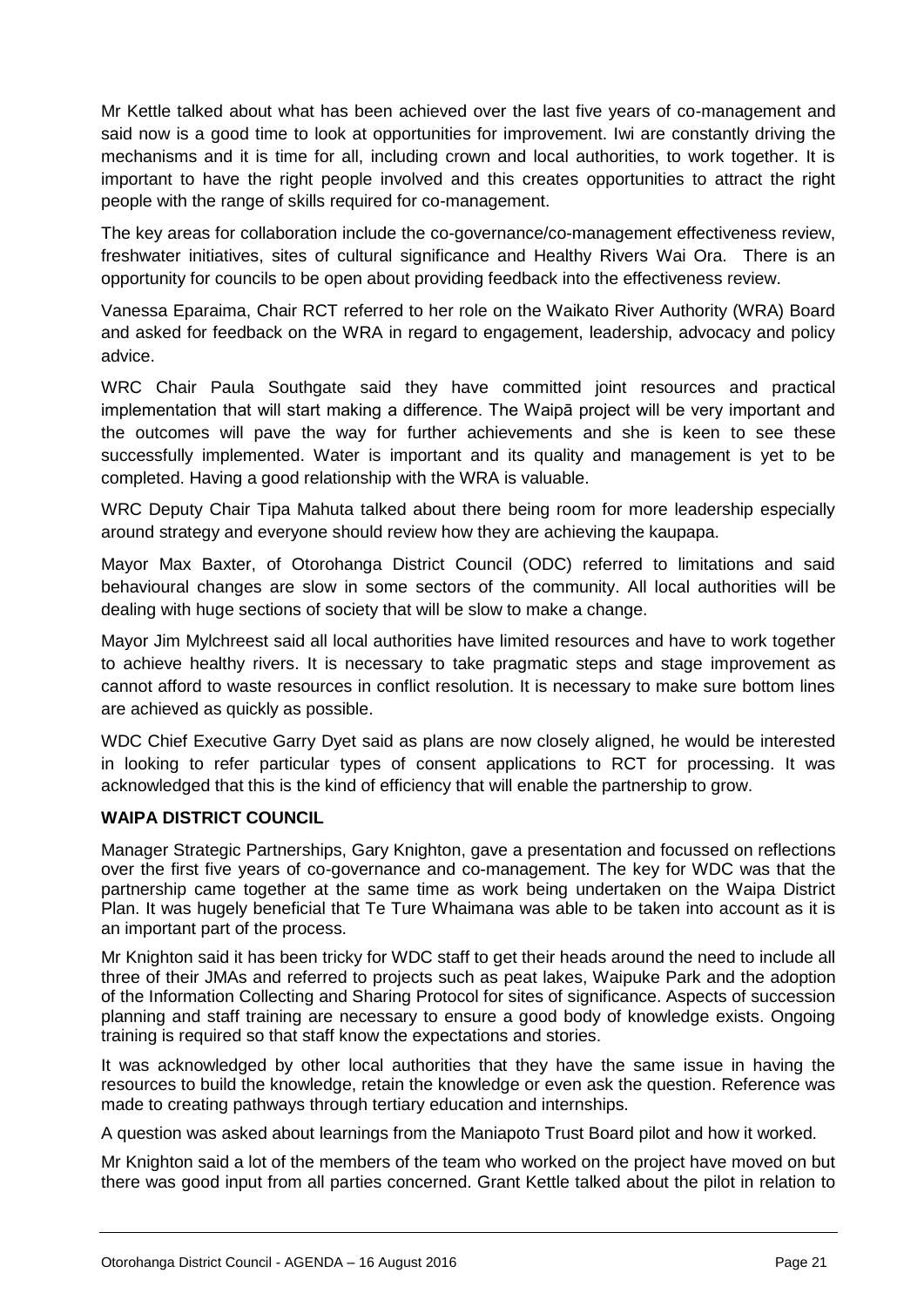sites of significance, and the pathway for district councils to include in their district plans, which can be relied upon and used in Environment Court situations. He said the Waipa and South Waikato District Council pilot is in a form that can be used by councils and legislative weighting through district plans is important. There is an opportunity to extend this with all the councils in the RCT takiwā.

Reference was made to the heritage forum and whether it could be linked. It was acknowledged that this would be valuable, the forum structure is to be developed and the sharing protocol would feed into the heritage forum.

#### **SOUTH WAIKATO DISTRICT COUNCIL**

Mayor Neil Sinclair spoke about community momentum. He said co-governance and comanagement is more than just words on a piece of paper, it is trust and working together. There cannot be an assumption that everybody knows. Telling the stories of the relationships needs to continue.

Senior Planner, Patrick McHardy spoke about projects including those to achieve Te Ture Whaimana. In the long term, in partnership with Raukawa, there is a need to work together to safeguard the environment i.e. Resource Management Plans, Biodiversity, public access to rivers and streams and monitoring forest conversions.

Vanessa Eparaima acknowledged the good relationship RCT has with SWDC and also the work put into the new plan rules regarding land use changes (forest to farm conversions). RCT is interested in being and staying engaged in different processes and asked how the certificates of compliance provided prior to the new rule are being monitored.

Mayor Neil Sinclair said the rules are tight. Environmental Farm Plans are in place and are being monitored. He confirmed that forestry to farm conversions are no longer a permitted activity in the South Waikato District, meaning a resource consent is required. He undertook to provide a report on this including the sustainable dairying project (water allocation and safeguarding stakeholder interests).

#### **TAUPŌ DISTRICT COUNCIL**

Councillor Kirsty Trueman thanked RCT for the invitation to the hui and said it is the main point for Taupō District Council (TDC) on the journey of co-governance and co-management. She acknowledged RCTs' drive, progress and the relationship with TDC and talked about projects that will benefit from the good relationship.

Vanessa Eparaima acknowledged TDC with regard to providing funding for planting at the Whakamaru Lake shore and asked if the TDC would consider doing the same as SWDC in relation to forestry conversions. Cr Trueman said TDC is very much in the early phase of scoping this out and referred to the massive conversions between Taupō and Rotorua. TDC will have the advantage of the Healthy Rivers Plan Change paving the way regarding conversions and will look at what is needed beyond that.

Vanessa Eparaima asked about TDCs' commitment to Te Ture Whaimana and Cr Trueman said TDC will be looking at the Regional Council's response to the regional plan. They are at a point where it is not clear, draft provisions have been prepared but they are not sure where it will end up. What they have seen with the Healthy Rivers Plan Change is realism of a phased approach and also the community's acceptance.

#### **WAIKATO REGIONAL COUNCIL**

Chair Paula Southgate talked about progress and positive benefits over three years and said the Waikato Regional Council (WRC) is happy with the progress. She referred to challenges in meeting statutory timelines and said going forward in the next 5 years WRC will have to look at planning so it can put resources at the front end. With Te Rautaki Taiao in place, priorities can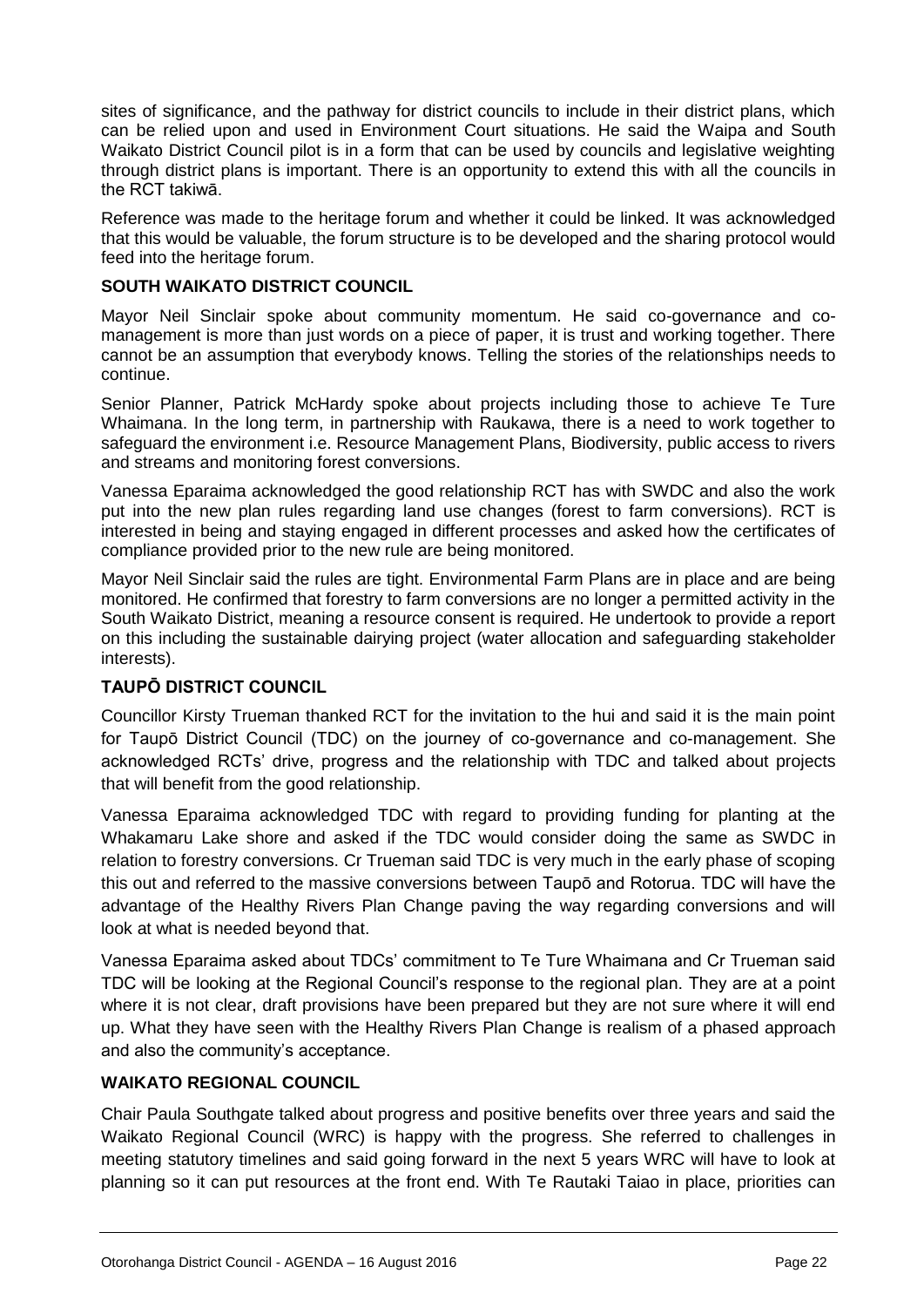now be agreed upon to ensure alignment. Expectations have been raised and this would not have been possible five years ago.

Neville Williams, Director Community Services, spoke about there being room to consider opportunities for secondment and training across all territorial authorities and said there is room to look at other tertiary institutions such as the Wānanga. He also talked about internships in engineering.

Mr Williams said WRC has taken the initiative to reorganise Tai-ranga-whenua and is developing staff potential to add true value to the relationship and respond to Iwi needs with improved relationship building and the sharing of knowledge and resources. He also talked about the Healthy Rivers Plan Change and development of the implementation plan.

Chair Paula Southgate said she is appreciative of the opportunity to be part of this governance hui as it is the only way to make real progress. She confirmed the effectiveness review is without doubt an area for collaboration and said the Regional Council is keen to look at the operational aspect of the relationship to ensure proper engagement.

CO-CHAIR JIM MYLCHREEST AND WAIKATO REGIONAL COUNCIL CHAIR PAULA SOUTHGATE LEFT THE MEETING AT 1PM.

#### **ROTORUA LAKES COUNCIL**

Deputy Mayor Dave Donaldson spoke about the local government elections and representation on various committees within the council. He talked about appointment of independent commissioners for resource consent applications and the new proposition for Rotorua's identity.

Mr Donaldson said Rotorua Lakes District (RLC) was lucky to have been able to include input from RCT to decisions around the Rotorua District Plan. RLC would like to further the conversation on sites of significance as resources are allocated for inclusion in the district plan this year. He said it is good to establish monitoring and RLC will be interested in hearing from RCT on indicators so it can monitor going forward and make any changes if needed.

Vanessa Eparaima referred to the Rotorua 2030 Vision and Goals, stating they are largely economically focussed and asked how the RLC will balance its objectives. Senior Policy Planner, Paulina Wilhelm said these came from the community and environment and lifestyle is what is important to them and key to Rotorua's identity. The Council will take the same approach as TDC has taken to include tikanga.

#### **OTOROHANGA DISTRICT COUNCIL**

Mayor Max Baxter talked about reflections and said going forward Otorohanga District Council (ODC) will have the opportunity to benefit from what has been created out of other District Plans and will have the opportunity to work collaboratively in the future. He said a lot of progress has been made and post elections an invitation will be extended to RCT to present to the new Council.

Vanessa Eparaima referred to the JMA relationship and asked if there were other matters such as applications for water takes that might be part of JMA discussions and/or consultation.

Mayor Baxter responded saying they are not presented in any great form yet. Maniapoto is engaged and the information will be sent to Raukawa as well.

#### **RESOLVED**

Mayor Sinclair moved / Mayor Baxter seconded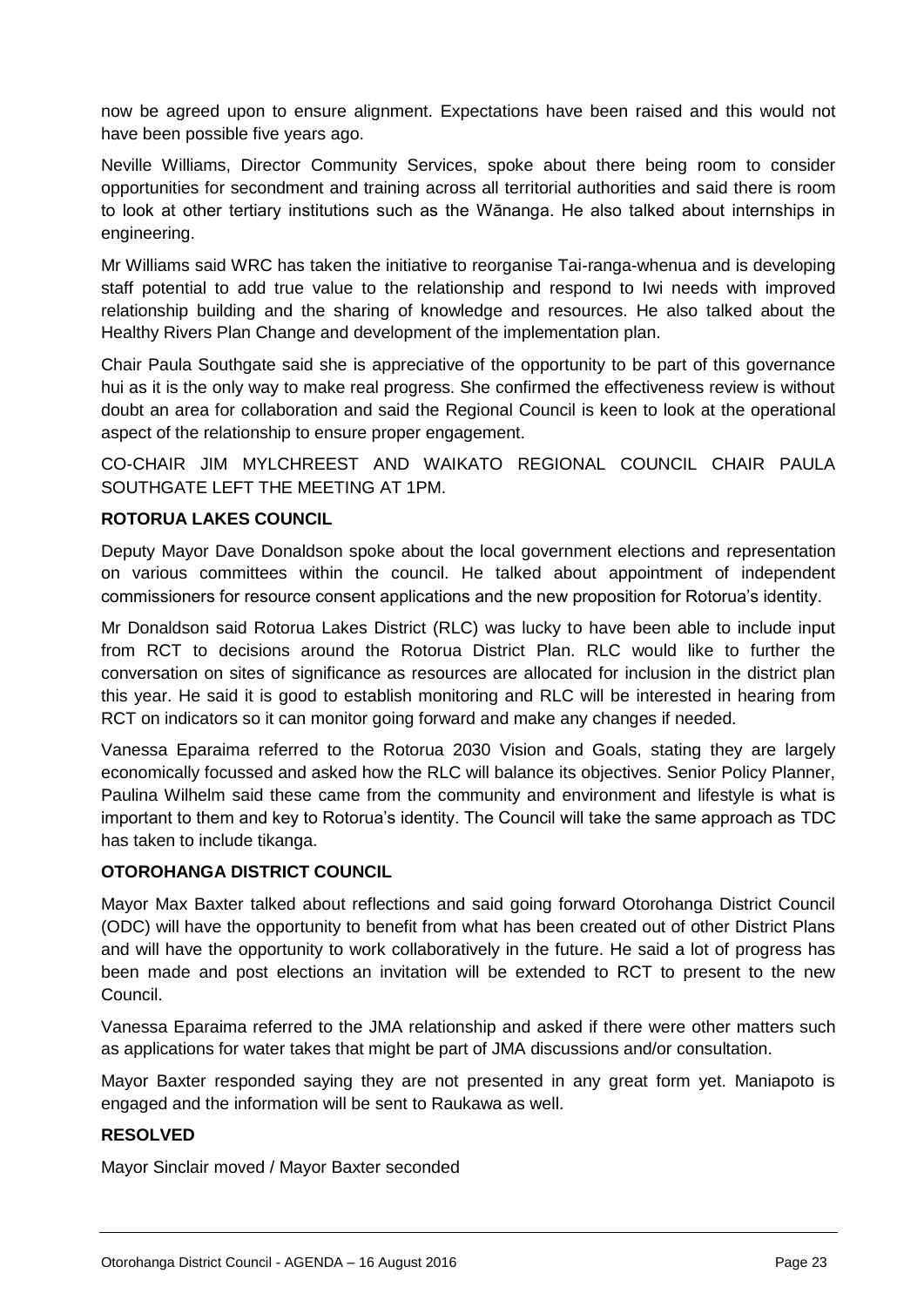*That the reports from the Raukawa Charitable Trust, Waipa District Council, South Waikato District Council, Taupo District Council, Rotorua Lakes Council, Otorohanga District Council and Waikato Regional Council be received and the contents of those reports noted.* 

#### **RESOLVED**

Deputy Mayor Donaldson moved / Cr Trueman seconded

- *a) participate in the Raukawa Freshwater Effectiveness Review; and*
- *b) agree to collaborate regarding the incorporation of Raukawa sites and landscapes within District and Regional Plans as appropriate.*

#### **OPPORTUNITIES**

- o Optimisation of resources, alignment and coordination of work programmes works well when we are working together in a timely and coordinated approach.
- o Re- education and capability building workshops
- o Effectiveness review, involvement allows for a free, frank and honest assessment of the comanagement arrangements.
- o Cultural sites protocol including possible consenting (opportunity here to defer consenting for cultural sites to Raukawa, we are very interested in trialling this kind of approach) – Waipa District Council proposal.

#### **CLOSING COMMENTS**

Vanessa Eparaima asked for support and input into the fresh water review.

On behalf of Raukawa, Kataraina Hodge thanked everyone for attending the hui and said the JMA cannot work without commitment.

#### **CLOSING KARAKIA**

Raukawa Kaumatua Mitai Simmonds closed the meeting with a karakia.

There being no further business the meeting closed at 1.23pm